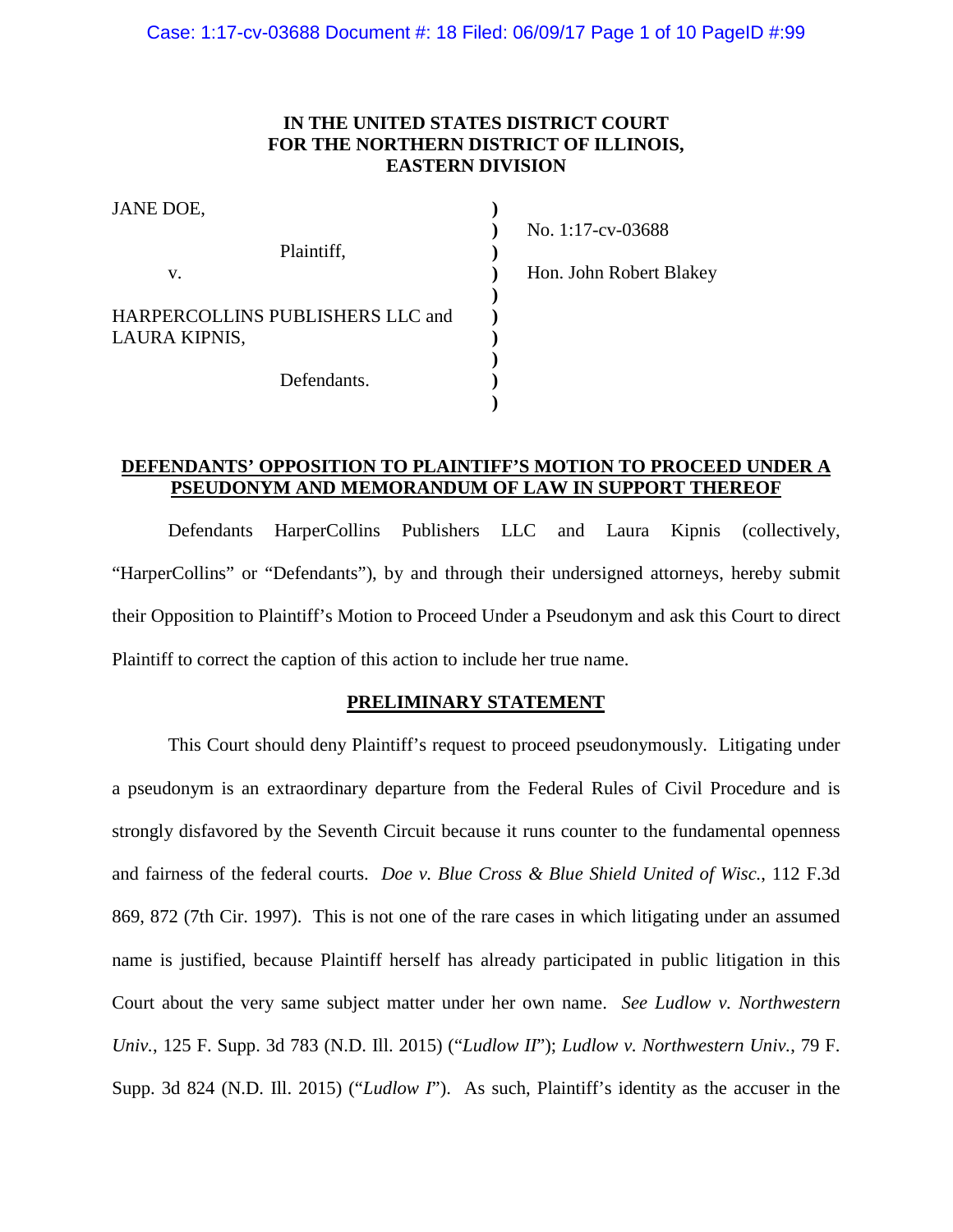Northwestern University case – and her claims to have been a victim sexual assault – have already been aired publicly in this very Court. Furthermore, shielding Plaintiff's identity would unfairly disadvantage Defendants because it would permit the Plaintiff to continue to speak publicly about this matter while muzzling the Defendants. Plaintiff's motion should be denied.

#### **ARGUMENT**

This Court should deny Plaintiff's request to proceed pseudonymously both because Plaintiff's name was disclosed in this Court about this subject matter and because she has presented no reason to depart from the well-established "principle that judicial proceedings, civil as well as criminal, are to be conducted in public." *Blue Cross*, 112 F.3d at 872.

Federal Rule of Civil Procedure Rule 10(a) mandate that each complaint's caption must name all the parties means the caption must contain the parties' true names, not pseudonyms. Fed. R. Civ. P. 10(a); *see also* Pl.'s Br. in Supp. of Mot. to Proceed Under a Pseudonym ("Brief") at 1, June 6, 2017, Dkt. 8. Rule 17 similarly prohibits anonymous litigation by requiring that every "action must be prosecuted in the name of the real party in interest." Fed. R. Civ. P. 17(a)(1); *see also Doe v. Indiana Black Expo, Inc.*, 923 F. Supp. 137, 139 (S.D. Ind. 1996) (requirements of Rules 10 and 17 "are not a matter of mere administrative convenience for court staff and counsel. They also protect the public's legitimate interest in knowing which disputes involving which parties are before the federal courts.").

The Seventh Circuit has repeatedly and emphatically held that the use of fictitious names by litigants is disfavored and may be allowed only in those rare cases in which the party seeking anonymity demonstrates the existence of "exceptional circumstances." *Doe v. Vill. of Deerfield*, 819 F.3d 372, 376-77 (7th Cir. 2016); *Doe v. Sheriff of DuPage Cnty.*, 128 F.3d 586, 587 (7th Cir. 1997). Although the decision is left to the court's discretion, a trial court "has an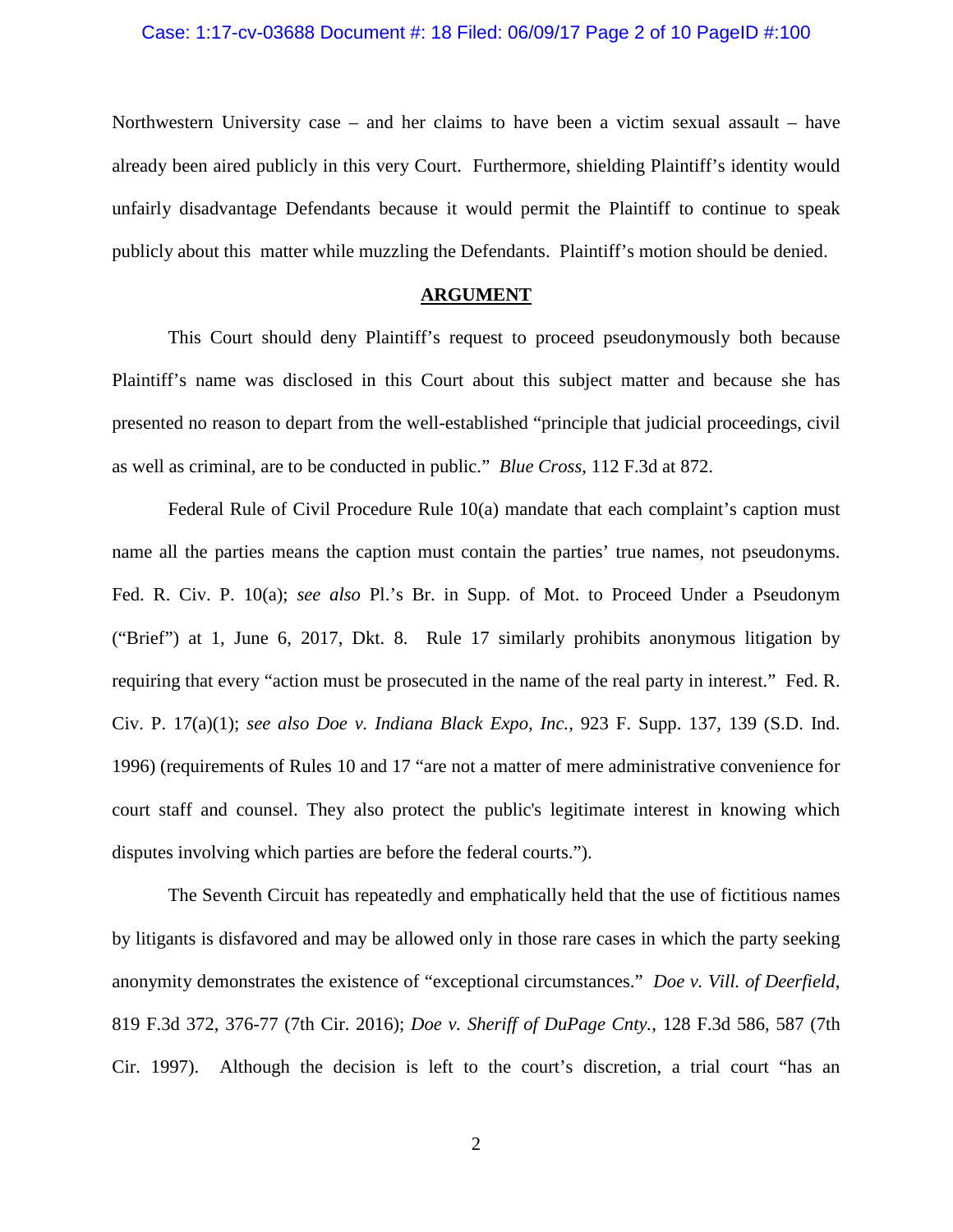#### Case: 1:17-cv-03688 Document #: 18 Filed: 06/09/17 Page 3 of 10 PageID #:101

independent duty to determine whether exceptional circumstances justify" allowing a party to proceed pseudonymously, even where no objection is raised. *Blue Cross*, 112 F.3d at 872. The court makes that determination by balancing the party's stated reasons for seeking anonymity "against the public's and parties' rights to the identities of parties and the potential prejudice to the opposing parties." *Vill. of Deerfield*, 819 F.3d at 377.

The bar is set quite high for a party to proceed pseudonymously. A mere desire to avoid embarrassment or shame is not enough. *See, e.g., Blue Cross*, 112 F.3d at 872 (potential embarrassment caused by public disclosure of plaintiff's obsessive-compulsive disorder insufficient to justify anonymity); *Doe v. Paris Union Sch. Dist. No. 95*, No. 05-2249, 2006 WL 44304, at \*3 (C.D. Ill. Jan. 9, 2006) (denying anonymity to plaintiff sex offender in challenge to law barring him from attending school events with his children because plaintiff's fears of harm to his business and emotional harm to his children did not outweigh interests of public and defendants).

For this reason, sexual harassment cases, for example, are usually litigated using the parties' real names. *See Doe v. City of Chicago,* 360 F.3d 667, 669-70 (7th Cir. 2004) (generally, "sexual harassment cases are not brought anonymously" absent allegations of rape, torture or that the plaintiff is "a likely target of retaliation by people who would learn her identity only from a judicial opinion or other court filing"). By contrast, "fictitious names are allowed when necessary to protect the privacy of children, rape victims, and other particularly vulnerable parties," *Blue Cross*, 112 F.3d at 872, such as "closeted" gay or transgender people. *Doe v. United States*, No. 16-CV-0640-SMY-DGW, 2016 WL 3476313, at \*1 (S.D. Ill. June 27, 2016) (allowing parents of transgender child to proceed pseudonymously because revealing their names would "expose Plaintiffs to the risk of retaliation by members of the public"). In this case,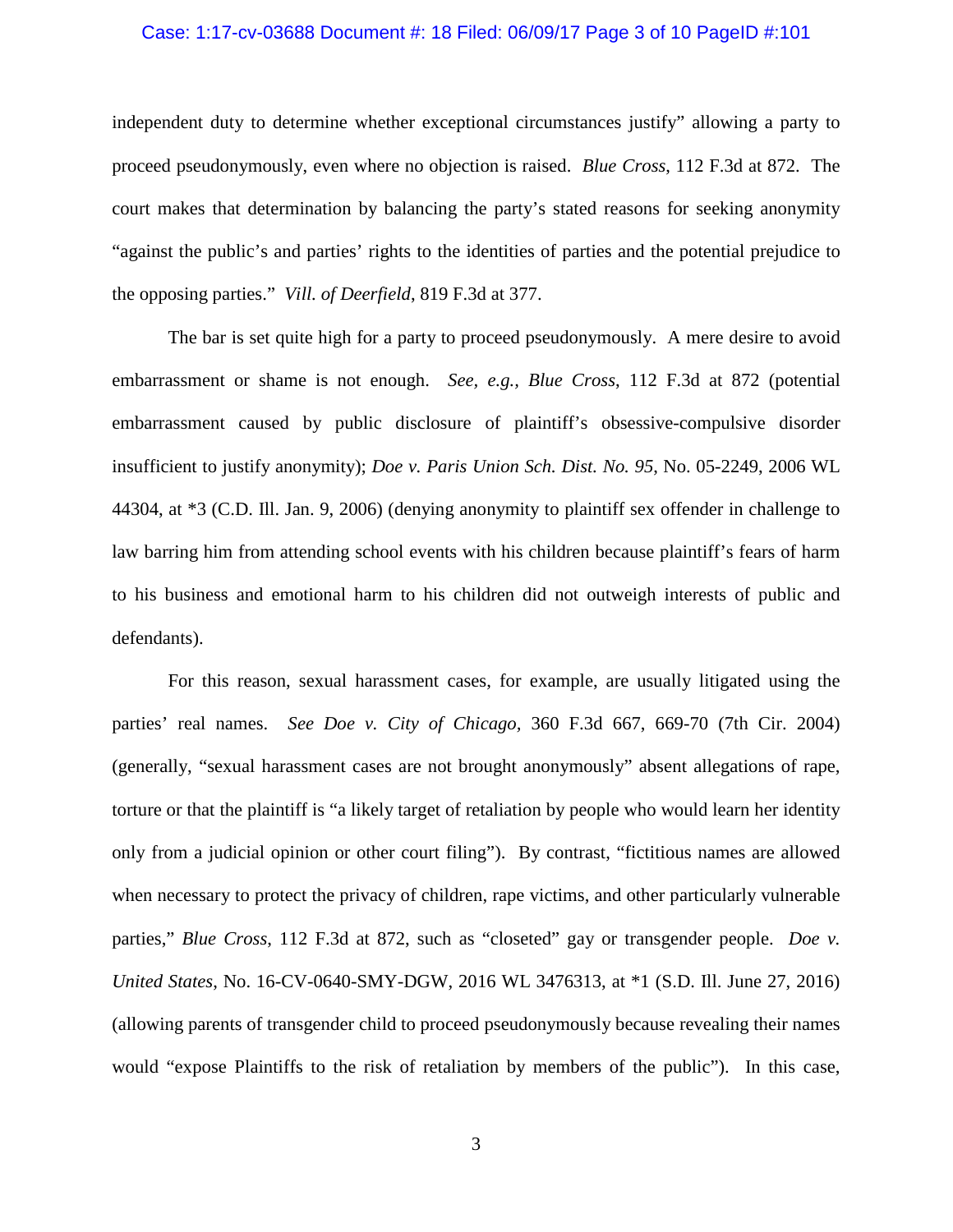#### Case: 1:17-cv-03688 Document #: 18 Filed: 06/09/17 Page 4 of 10 PageID #:102

Plaintiff has not made and cannot make a showing sufficient to overcome the presumption of openness of court proceedings.

*First*, Plaintiff's identity as the graduate student who filed a Title IX complaint against former Northwestern Professor Peter Ludlow has been a matter of public record in this Court for three years. Professor Ludlow's 2014 defamation lawsuit against Plaintiff and others identified Plaintiff as the graduate student involved, asserted that they had a consensual romantic relationship, and accused her of fabricating her allegation of nonconsensual sex. *See Ludlow II*, 125 F. Supp. 3d at 787; *Ludlow I*, 79 F. Supp. 3d at 830-31. Plaintiff litigated in that action under her true name and did not seek to shield her identity. Indeed, she filed seven pleadings under her own name. *See* Docket, *Ludlow v. Northwestern Univ.*, No. 1:14-cv-04614 (N.D. Ill. filed June 18, 2014), Dkt. Nos. 29, 30, 40, 50, 55, 56 & 66. And Judge Ellis issued two opinions published in the Federal Supplement that, between them, name Plaintiff no fewer than 80 times and discuss in some detail the Title IX proceeding underlying this action – up to and including Plaintiff's claim to have been a sexual assault victim. *See Ludlow II*, 125 F. Supp. 3d at 785-88; *Ludlow I*, 79 F. Supp. 3d at 828-31. Plaintiff concedes as much in her Complaint.<sup>1</sup> *See* Compl. 57 (admitting that some of the information in *Unwanted Advances* "had trickled out through Ludlow's lawsuit," without further identifying the suit or the information). In short, allowing Plaintiff to litigate anonymously is not "necessary to protect [her] privacy," *Blue Cross*, 112 F.3d

<sup>&</sup>lt;sup>1</sup> Indeed, Plaintiff not only admits that her identity and her allegations against Professor Ludlow are part of the public record, but also affirmatively alleges that her identity has been widely disseminated online by others. Compl. ¶ 70 (contending that "many people – including prominent members of the academic philosophy community where Plaintiff hopes to soon work – have been . . . publicly identifying Plaintiff by name" on "social media and in various professional blogs").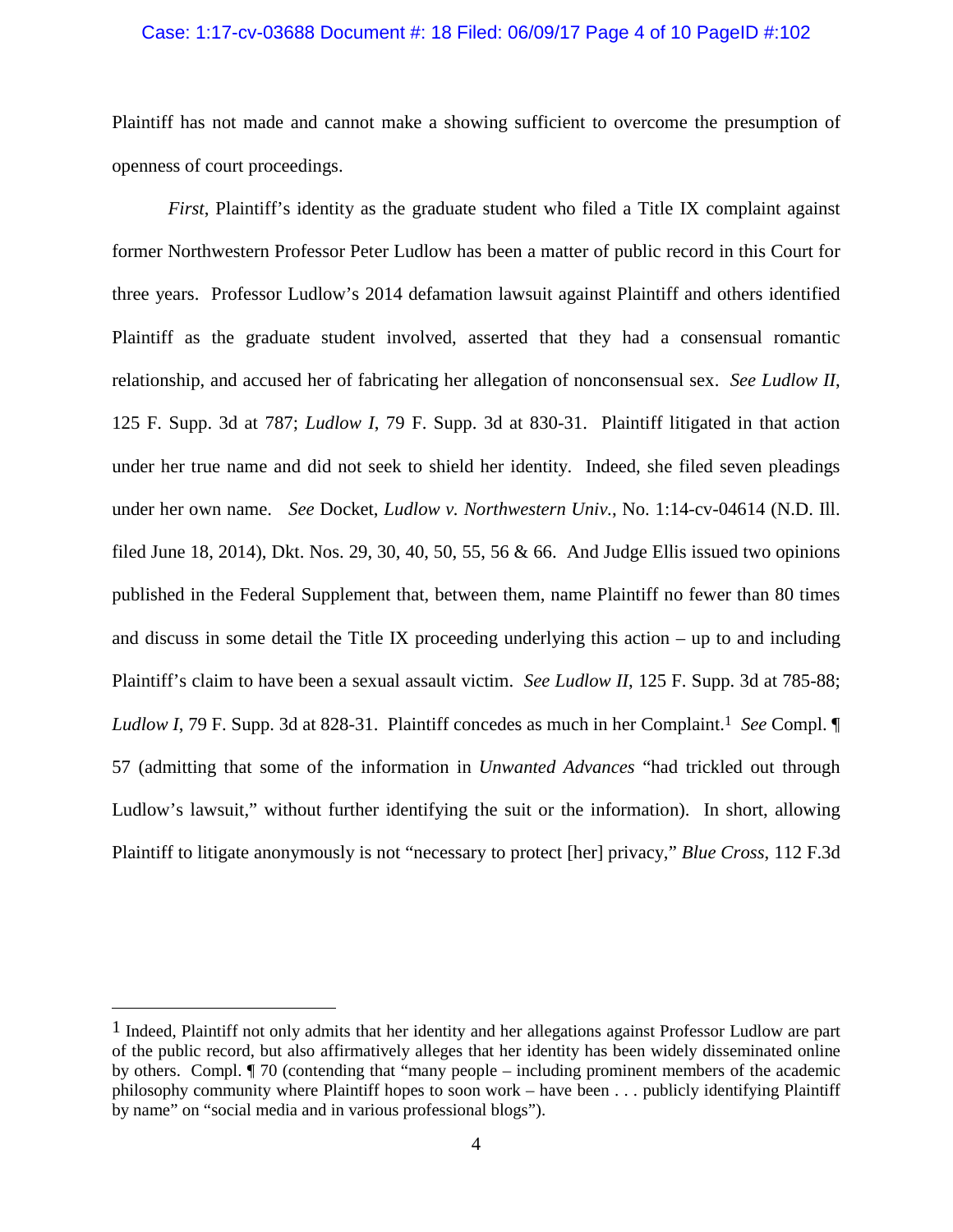#### Case: 1:17-cv-03688 Document #: 18 Filed: 06/09/17 Page 5 of 10 PageID #:103

at 872, because her identity as Professor Ludlow's accuser is not private.2 Plaintiff cannot put this cat back in the bag.

For similar reasons, several courts have denied requests by alleged rape victims to litigate pseudonymously where those parties' identities already were publicly known.3 For example, a court denied anonymity to a former University of Rhode Island student who sued the school over its response to her alleged rape, noting that the student admitted her identity was well known on campus and did not dispute that her name had been exposed in other litigation involving the incident. *Doe v. Univ. of Rhode Island*, No. CIV.A. 93-0560B, 1993 WL 667341, at \*3 (D.R.I. Dec. 28, 1993). Similarly, before his elevation to the Second Circuit, Judge Denny Chin ruled that a woman whom late rapper Tupac Shakur was convicted of sexually assaulting could not proceed pseudonymously in a civil case against the performer, in part because her name already was known to the news media. *Doe v. Shakur*, 164 F.R.D. 359, 362 (S.D.N.Y. 1996). Here, Plaintiff cannot deny that her name already is a matter of public record, and expressly admits that the independent investigator hired by Northwestern University "found that she [the investigator] did not have enough evidence to determine whether or not a sexual assault had occurred." Compl*.* ¶ 49. In fact, in The Chronicle of Higher Education (attached hereto as Exhibit A, at 14), Plaintiff's identity was described as "spread widely online". As such, as in *Univ. of Rhode Island* and *Shakur*, Plaintiff is not entitled to anonymity.

<sup>2</sup> Plaintiff's failure to address this dispositive fact in her motion is striking. When Plaintiff's counsel informed Defendants' counsel of her intention to file this motion, Defendants' counsel responded that Defendants intended to oppose the motion and attached to that correspondence copies of the published opinions in *Ludlow I* and *II*, as well as Plaintiff's memoranda in support of her motions to dismiss filed in that action.

 $3$  Moreover, the First Amendment prohibits the imposition of criminal or civil liability for publishing the name of a rape victim (or any other information) that is available in public government records. *Florida Star v. B.J.F.*, 491 U.S. 524, 541 (1989); *Cox Broad. Corp. v. Cohn*, 420 U.S. 469, 495 (1975).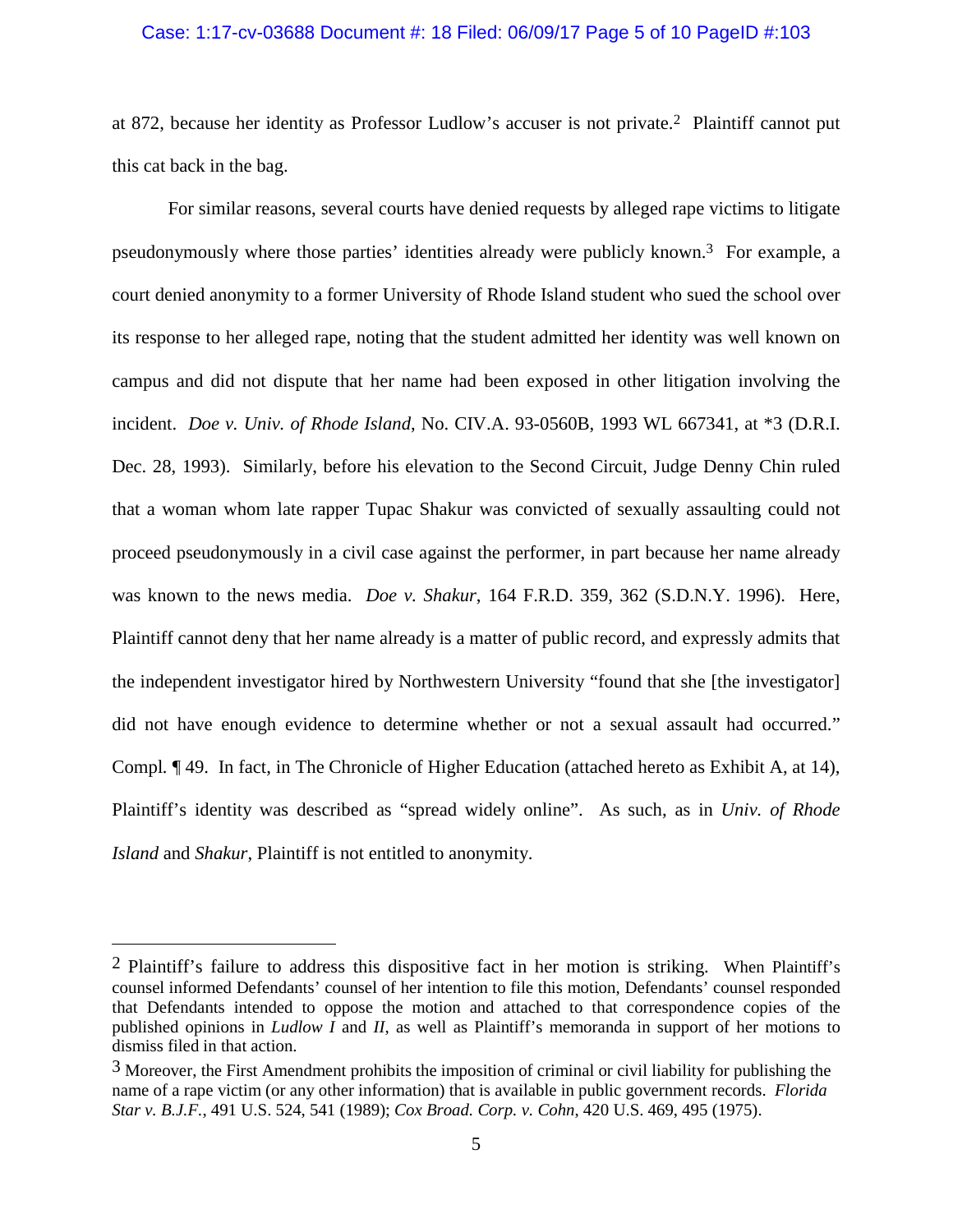#### Case: 1:17-cv-03688 Document #: 18 Filed: 06/09/17 Page 6 of 10 PageID #:104

Similarly, because her identity as Professor Ludlow's accuser is already a matter of public record in this Court, Plaintiff's purported fear of some unspecified "retaliatory harm," *see* Brief at 4-5, is unfounded. Plaintiff does not claim she suffered any retaliation because her name was made public in the *Ludlow* litigation. Indeed, Plaintiff does not provide the Court with any reason other than pure speculation to believe that she would be in any danger of suffering any negative consequences should her name be made public in this case as it was the *Ludlow* litigation.

*Second*, allowing Plaintiff to litigate pseudonymously would prejudice the Defendants. Plaintiff made the affirmative decision to initiate this lawsuit and use this Court as a platform to publicly accuse Defendants of serious misconduct. Unlike Defendants, in this case Plaintiff was not dragged into court against her will. As the Seventh Circuit observed, "if the complaint's allegations are false, then anonymity provides a shield behind which defamatory charges may be launched without shame or liability." *Doe v. Smith*, 429 F.3d 706, 710 (7th Cir. 2005); *see also Shakur*, 164 F.R.D. at 361 ("[P]laintiff has chosen to bring this lawsuit. She has made serious charges and put her credibility in issue. Fairness requires that she be prepared to stand behind her charges publicly."); *Indiana Black Expo*, 923 F. Supp. at 141-42 ("Basic fairness requires that where a plaintiff makes such accusations publicly, [s]he should stand behind those accusations, and the defendants should be able to defend themselves publicly."). Plaintiff chose to initiate this litigation; Defendants seek nothing more nor less than a level playing field.

Furthermore, rather than avoiding the limelight, Plaintiff has worked to draw widespread publicity for her lawsuit. Her attorneys have issued a press release about this litigation and have given extensive media interviews about it. Press Release, Salvatore Prescott & Porter, PLLC, Graduate Student Sues Northwestern Professor and HarperCollins for Defamation and Invasion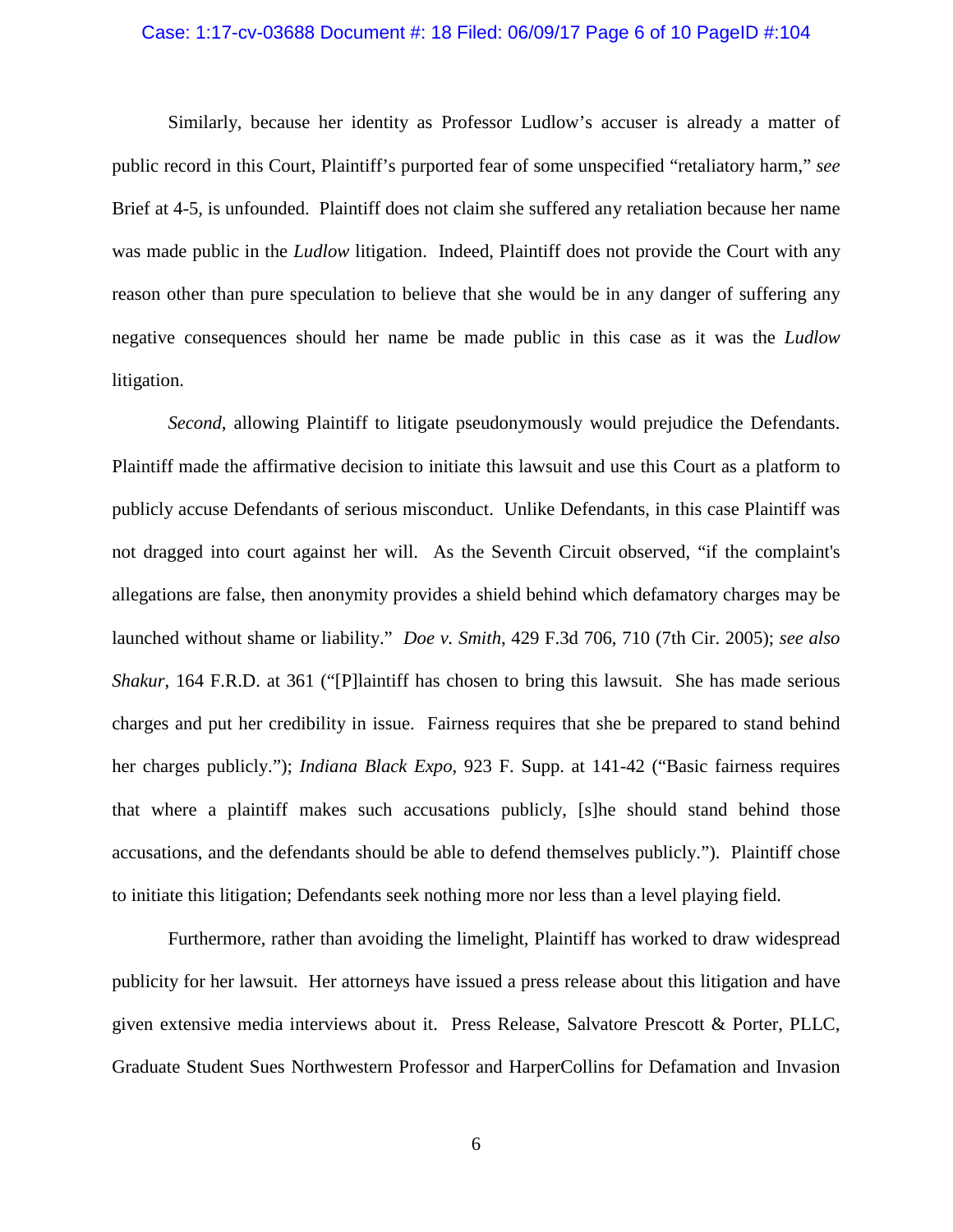#### Case: 1:17-cv-03688 Document #: 18 Filed: 06/09/17 Page 7 of 10 PageID #:105

of Privacy (May 16, 2017), *available at:* http://dailynous.com/wpcontent/uploads/2017/05/kipnis-lawsuit-press-release\_doe-v.-harpercollins-et-al-05.16.17.pdf; *see also, e.g.*, Dawn Rhodes, *Northwestern student sues prof Laura Kipnis over 'Unwanted Advances' book*, CHICAGO TRIBUNE (May 17, 2017, 8:55 p.m.), http://www.chicagotribune.com/news/local/breaking/ct-northwestern-student-sues-professorbook-20170517-story.html; Allyson Chiu and Matthew Choi, *In Focus: Northwestern graduate student sues professor for invasion of privacy, defamation following book release*, THE DAILY NORTHWESTERN (May 22, 2017), https://dailynorthwestern.com/2017/05/22/campus/northwestern-graduate-student-suesprofessor-for-invasion-of-privacy-defamation-following-book-release/. And the day after Plaintiff filed her motion, the *Chicago Reader* quoted one of Plaintiff's attorneys as saying Defendants' publication of *Unwanted Advances* was "just plain wrong." Deanna Isaacs, *Is Laura Kipnis's new book an act of retaliation?*, CHICAGO READER (June 6, 2017), https://m.chicagoreader.com/chicago/laura-kipnis-unwanted-advances-lawsuit-title-

ix/Content?oid=26880636. 4

In similar circumstances, other federal courts have held that it would be unfair to suppress the identities of plaintiffs who voluntarily sought publicity for their lawsuits. *See, e.g.*, *Doe v. N. Carolina Cent. Univ.*, No. 1:98CV01095, 1999 WL 1939248, at \*4 (M.D.N.C. Apr. 15, 1999) (noting, in denying anonymity for university police officer who accused her supervisor of rape, that "Plaintiff's attorney has made several statements to the media regarding this case,

<sup>4</sup> The Court may take judicial notice of these published articles. *See, e.g., United States ex rel. John v. Hastert*, 82 F. Supp. 3d 750, 764 (N.D. Ill. 2015) (holding that the court could take judicial notice of Chicago Tribune articles to conclude that information in complaint had previously been publicly disclosed and was in the public realm); *United States ex rel. Bogina v. Medline Indus., Inc.,* No. 11 C 05373, 2015 WL 1396190, \*3 n. 7 (N.D. Ill. Mar. 24, 2015) (taking judicial notice of publications in news media as "not subject to reasonable dispute" and "capable of accurate and ready determination through sources whose accuracy cannot be questioned").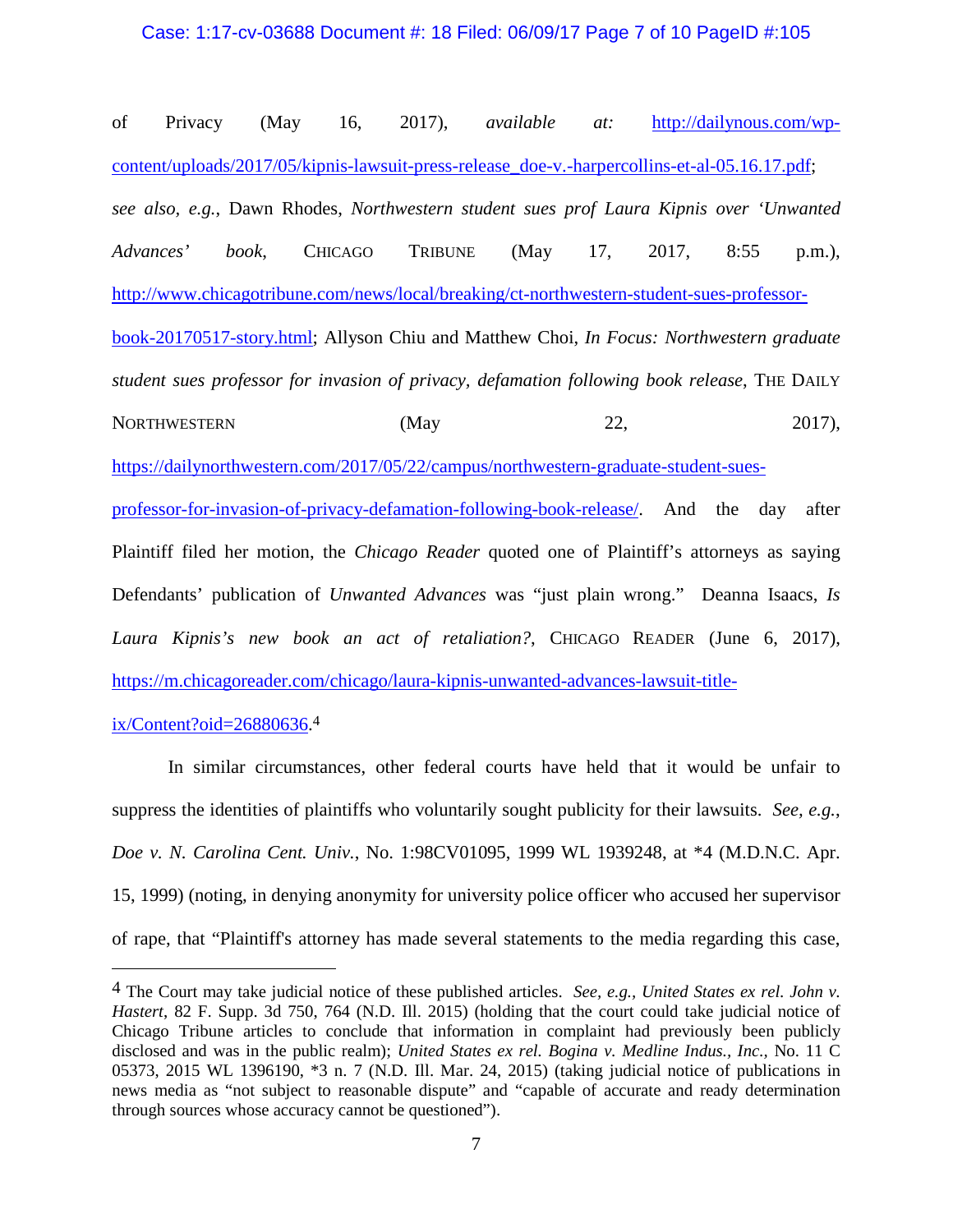#### Case: 1:17-cv-03688 Document #: 18 Filed: 06/09/17 Page 8 of 10 PageID #:106

specifically identifying [the supervisor] and leveling charges at NCCU."). The same conclusion applies here. And, indeed, on a practical level, allowing the Plaintiff to hide her identity while she litigates would leave Defendants with no ability to defend themselves publicly. It simply cannot be the case that this Court allows Plaintiff to publicly flog Defendants behind the shield of anonymity but prohibits Defendants from fully defending themselves in open court.

*Third*, holding Plaintiff to the requirement that she litigate under her real name serves the public interest in open court proceedings. Federal courts belong to the public, not the litigants, and therefore "[t]he public has an interest in knowing what the judicial system is doing, an interest frustrated when any part of litigation is conducted in secret." *Smith*, 429 F.3d at 710. The Seventh Circuit explained:

When [litigants] call on the courts, they must accept the openness that goes with subsidized dispute resolution by public (and publicly accountable) officials. Judicial proceedings are public rather than private property . . . The political branches of government claim legitimacy by election, judges by reason. Any step that withdraws an element of the judicial process from public view makes the ensuing decision look more like fiat.

*Union Oil Co. of Cal. v. Leavell*, 220 F.3d 562, 567-68 (7th Cir. 2000) (internal citations omitted). Plaintiff has acknowledged the widespread public attention already given to her Title IX claims against Professors Ludlow and Kipnis and the publication of *Unwanted Advances*. *E.g.*, Compl. ¶¶ 1, 51, 53 69-71. In fact, Plaintiff's attorneys have aggressively joined in the discussion. Those interested in this very public controversy are entitled to complete information about this lawsuit. Put simply, "[t]he people have a right to know who is using their courts." *Blue Cross*, 112 F.3d at 872.

#### **CONCLUSION**

For all of the foregoing reasons, Defendants respectfully request that this Court deny Plaintiff's motion to proceed pseudonymously, and enter an order requiring Plaintiff to correct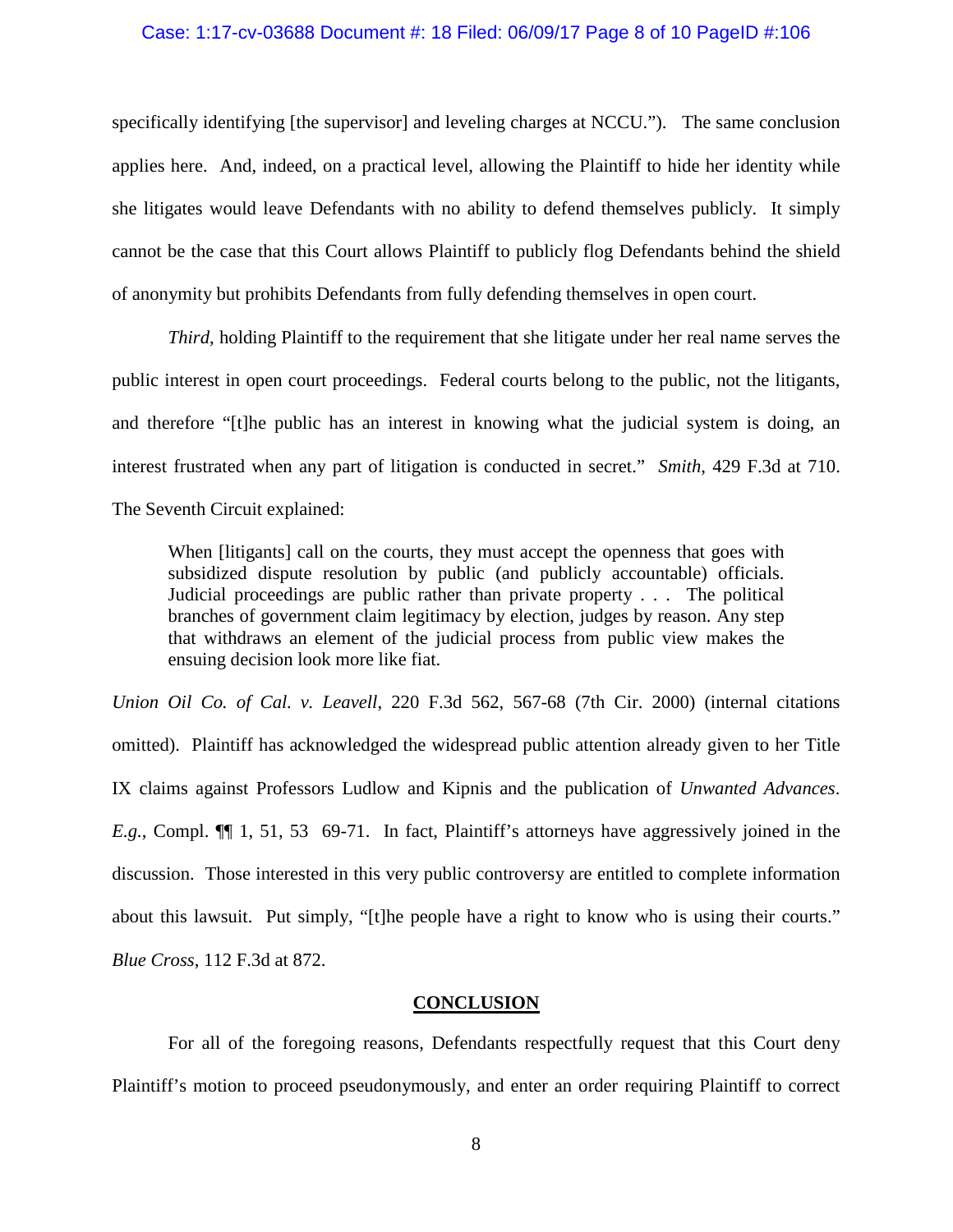#### Case: 1:17-cv-03688 Document #: 18 Filed: 06/09/17 Page 9 of 10 PageID #:107

the caption of this case to reflect her actual name and for such other relief as the Court deems appropriate.

Dated: June 9, 2017 Respectfully submitted:

By: */s/ Lauren J. Caisman*

Brian A. Sher Lauren J. Caisman BRYAN CAVE LLP 161 North Clark Street, Suite 4300 Chicago, Illinois 60601 Telephone: (312) 602-5000 Facsimile: (312) 602-5050

Katherine M. Bolger (*pro hac vice* admitted) LEVINE SULLIVAN KOCH & SCHULZ, LLP 321 W. 44th Street, Suite 1000 New York, NY 10036 Telephone: (212) 850-6100 Facsimile: (212) 850-6299

Matthew E. Kelley (*pro hac vice* admitted) LEVINE SULLIVAN KOCH & SCHULZ, LLP 1899 L Street NW, Suite 200 Washington, DC 20036 Telephone: (202) 508-1100 Facsimile: (202) 861-9888

*Counsel for Defendants HarperCollins Publishers LLC and Laura Kipnis*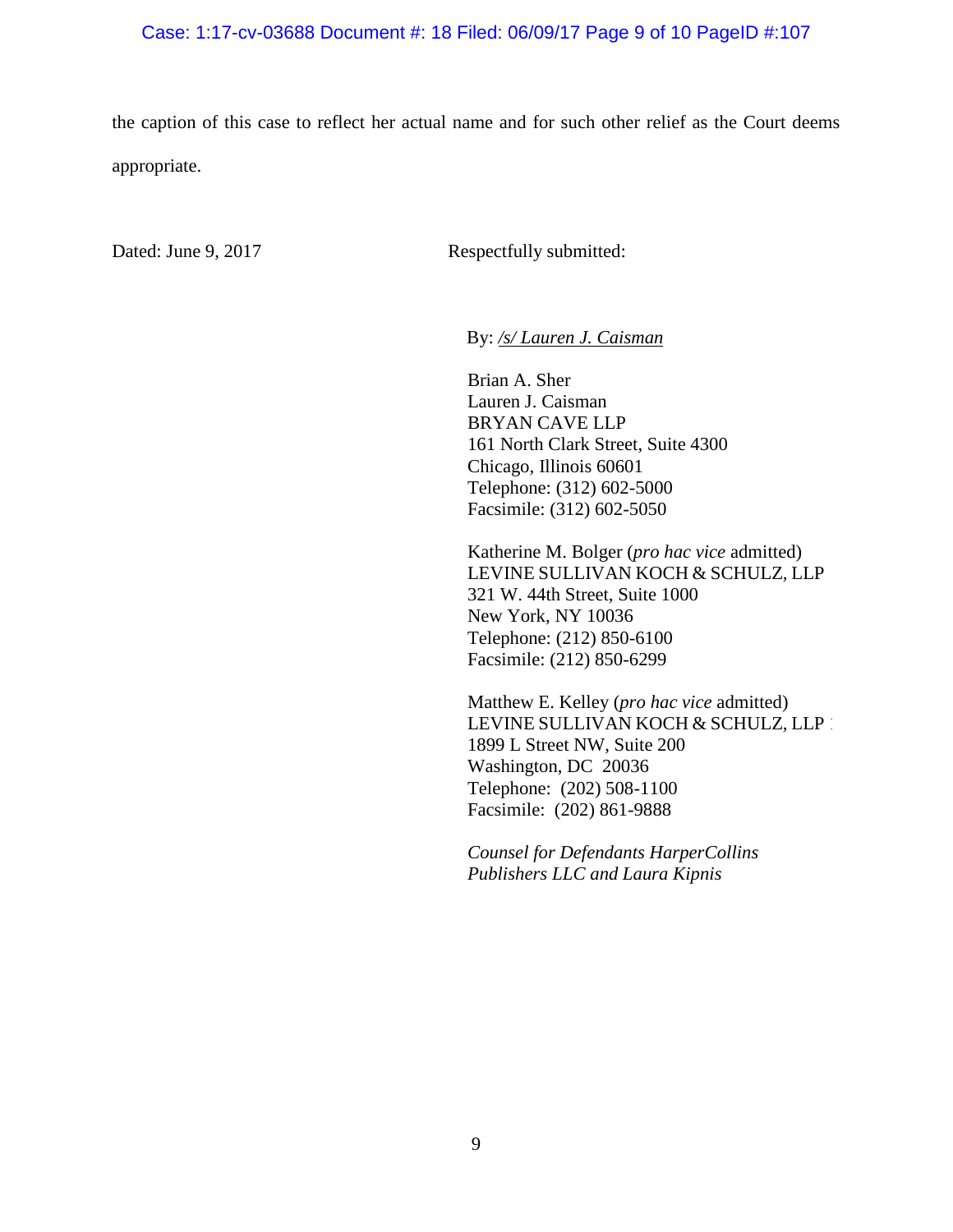Case: 1:17-cv-03688 Document #: 18 Filed: 06/09/17 Page 10 of 10 PageID #:108

## **CERTIFICATE OF SERVICE**

I hereby certify that on the 9th day of June 2017, a true and correct copy of the above and foregoing was sent via the Court's CM/ECF System to all counsel of record.

> */s/ Lauren J. Caisman Attorney for Defendants*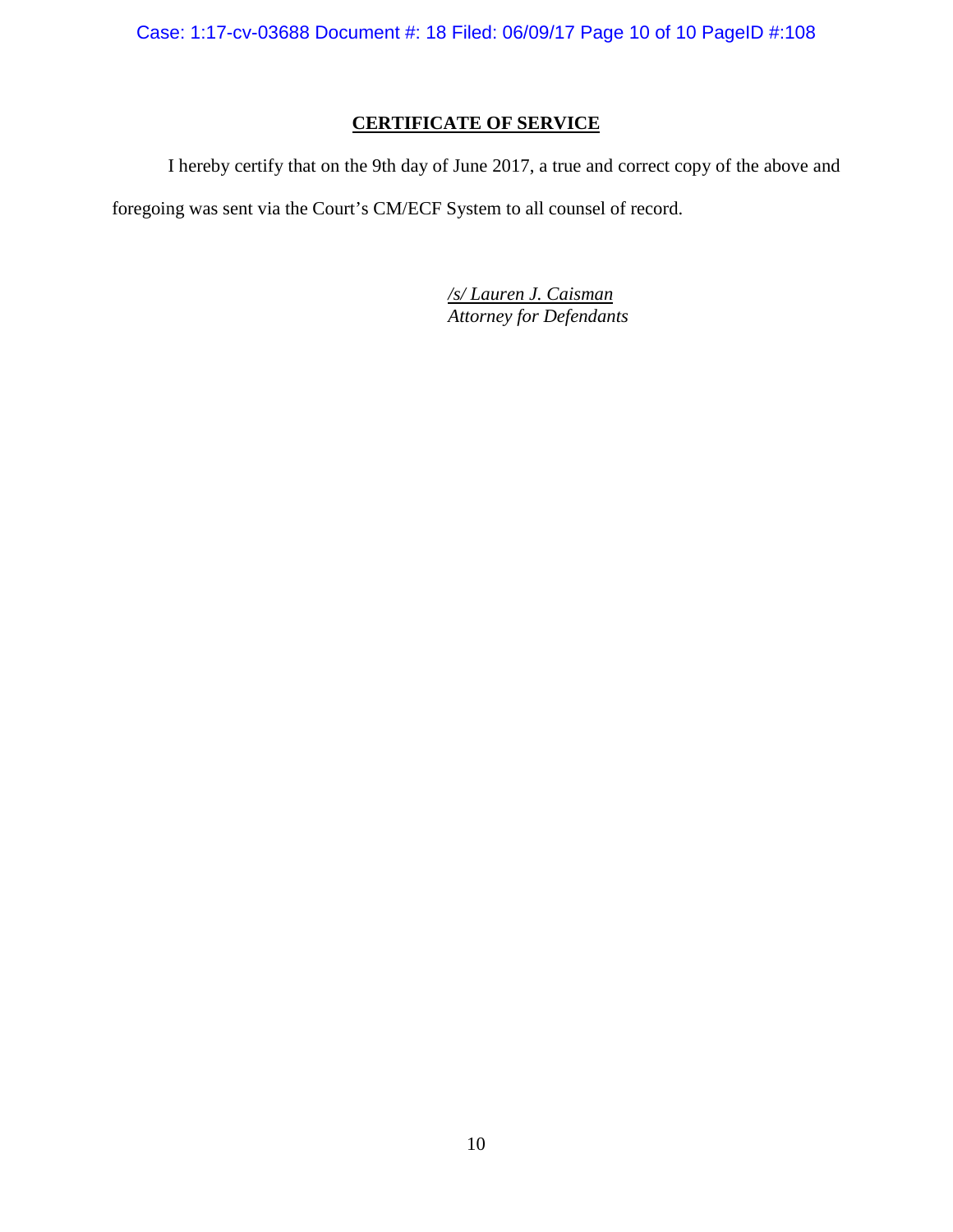Case: 1:17-cv-03688 Document #: 18-1 Filed: 06/09/17 Page 1 of 18 PageID #:109

# **EXHIBIT A**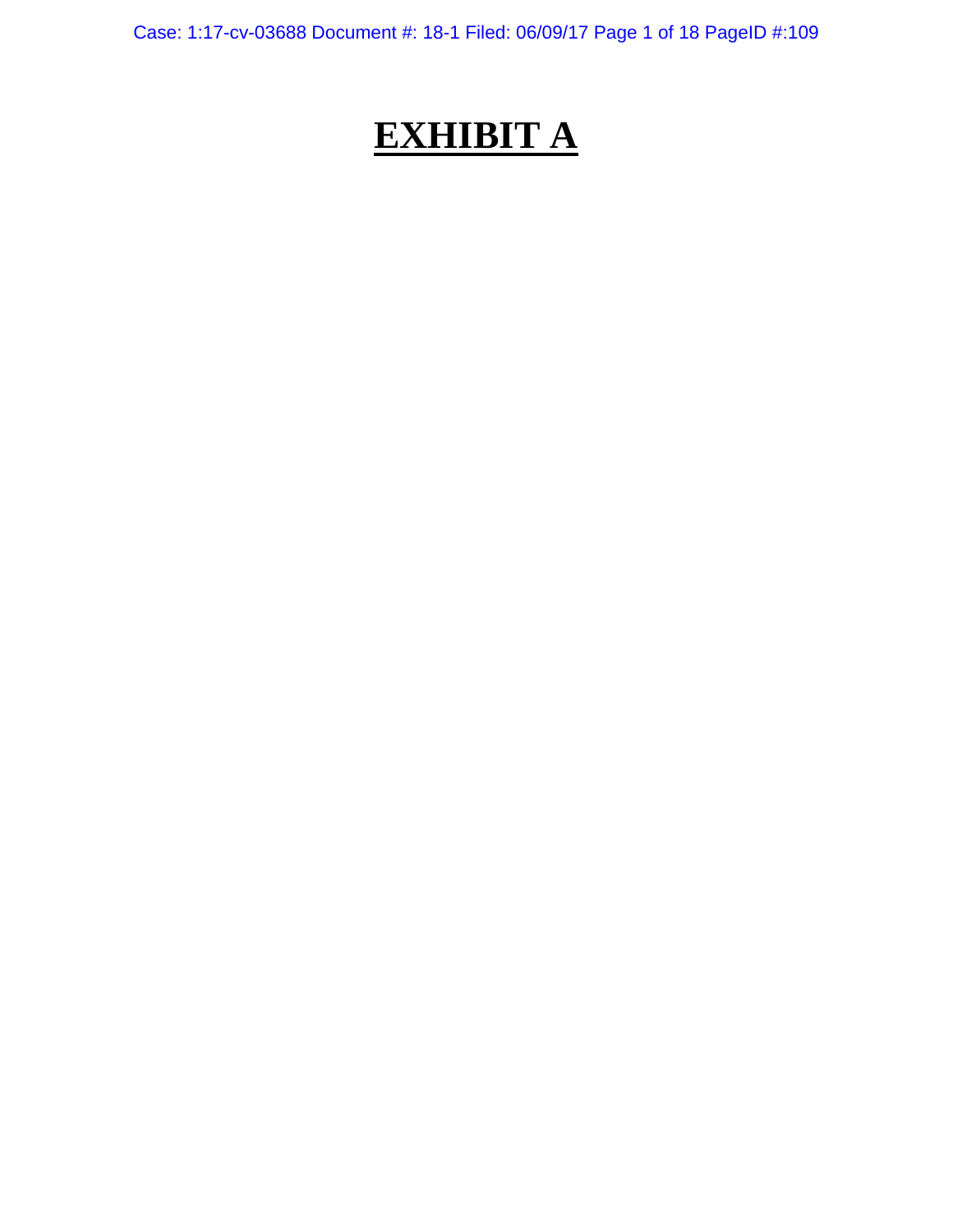## THE CHRONICLE OF HIGHER EDUCATION [Faculty](http://chronicle.com/section/Faculty/7/)

### June 19, 2015

## A Professor, a Graduate Student, and 2 [Care](https://disqus.com/home/forums/thechronicleofhighereducation/)ers Derailed

## By Robin Wilson

The first time the young woman wound up in Peter Ludlow's<br>bedroom was during a party at his apartment held by bedroom was during a party at his apartment held by Northwestern University's philosophy department. In the luxury high-rise, with its expansive view of the Chicago skyline, Mr. Ludlow and his colleagues wined and dined prospective graduate students. He was a star professor in the department, and she had just earned her master's degree.

"He brought me into his bedroom, where his printer was, and he was printing off all of this unpublished work that he said nobody else had read, and he said, 'Send me all your half-cooked ideas,'" recalls the woman, who was shocked that such a prominent philosopher would share so much. She had an interest in epistemology, one of the professor's areas of expertise.

Mr. Ludlow says there was nothing unusual about his behavior. Showing a prospective graduate student unfinished work, he says, is "textbook."

The student started the Ph.D. program at Northwestern the next fall, in 2011. Within a month or so, she was spending several [evening](https://disqus.com/)s a week at his apartment. They drank bottles of red wine on the balcony and debated ideas about the theory of knowledge, scrawling on the floor-to-ceiling windows. They slept in the professor's bed.

[She](https://disqus.com/websites/?utm_source=thechronicleofhighereducation&utm_medium=Disqus-Footer) was 25 and had a serious boyfriend who lived in Boston. Mr. Ludlow was 54 and had a history of dating young women.

The professor and the graduate student agree on those details. Everything else about the nature of their relationship is disputed.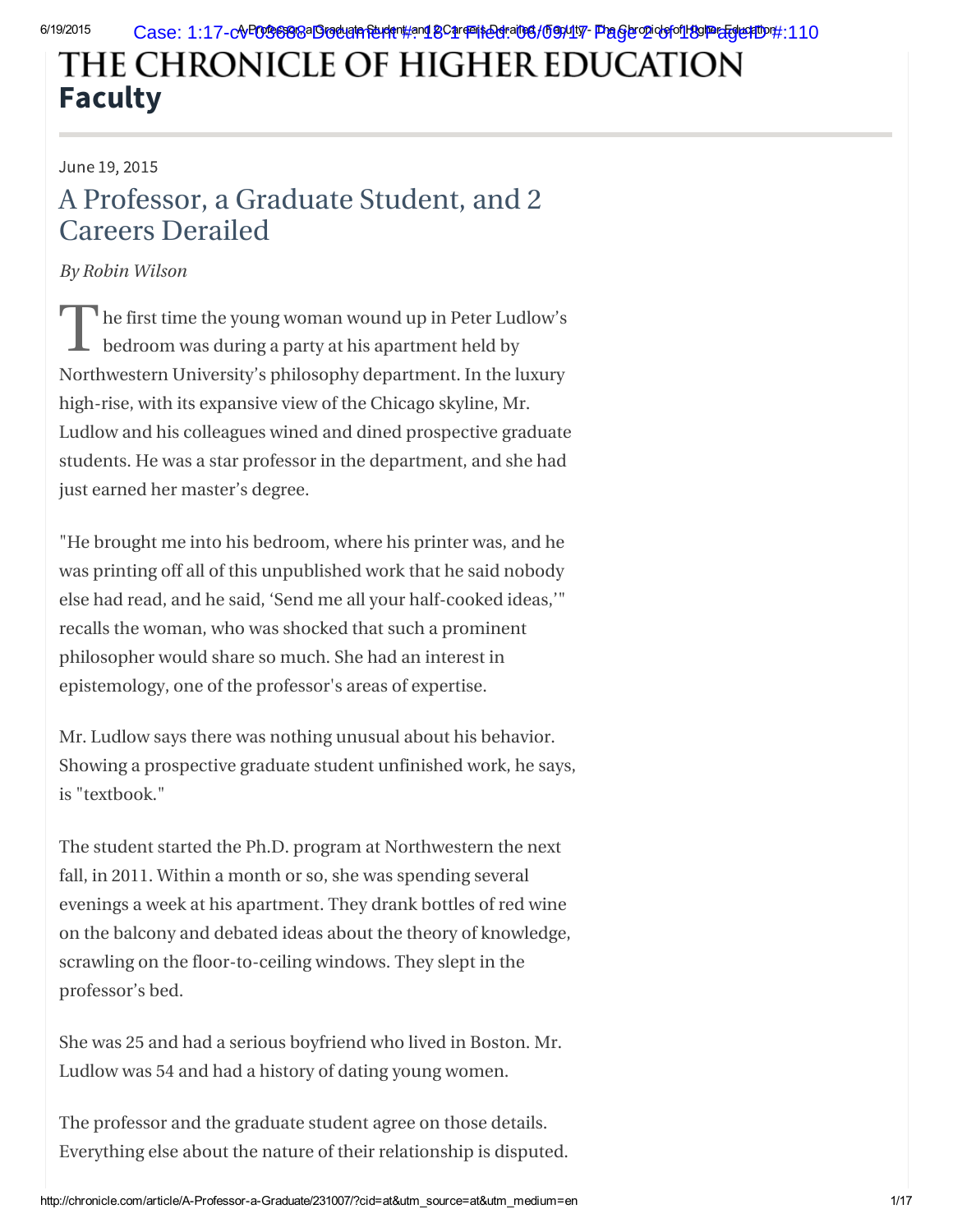### 6/19/2015 Case: 1:17-c**v-003680**8aB**oduata furde**n#an**18Care=i\$ede:a166/099417 Page10906fo1189Pe&Gue8D**D#:111

She says she made it clear she wanted a mentor, not a romantic partner. She says he raped her one night in November of that year. Mr. Ludlow denies that accusation, saying they regularly had consensual sex and had even discussed marriage.

The student eventually filed a complaint with the university. In 2014, Northwestern found Mr. Ludlow responsible for sexual harassment, not rape. But the fallout was just beginning.

Their story set off a chain reaction of controversies that has placed them and their university at the heart of some of the toughest issues facing higher education. The case — and a separate complaint of sexual assault lodged against Mr. Ludlow by an undergraduate — has become a rallying cry for campus activists who want colleges to do more to stop sexual misconduct. The allegations also represent one more black eye for the discipline of philosophy, which has long been plagued by accusations of harassment and discrimination against women.

What happened between Mr. Ludlow and the graduate student, and how people responded, illustrates the changing campus climate about sex, the complexities of the student-professor relationship, and how difficult it is for colleges to arbitrate when things go wrong. Following the complaints against Mr. Ludlow, Northwestern joined a handful of institutions nationwide and banned all romantic relationships between professors and undergraduates.

In the past few months, the reverberations have grown louder. Another Northwestern professor wrote about what she called "sexual paranoia" on campuses in an [essay](http://chronicle.com/article/Sexual-Paranoia-Strikes/190351/) published in The Chronicle Review that referenced both students' complaints against Mr. Ludlow, without naming names. The essay prompted the graduate student to file federal complaints against the author and the university's president, who had written an [essay](http://www.wsj.com/articles/morton-schapiro-the-new-face-of-campus-unrest-1426720308) in The Wall Street Journal defending professors' rights to free speech. His argument, the student said, implied that her complaint against the author was without merit. Those complaints raised new questions about the reach of the federal gender-equity act known as Title IX.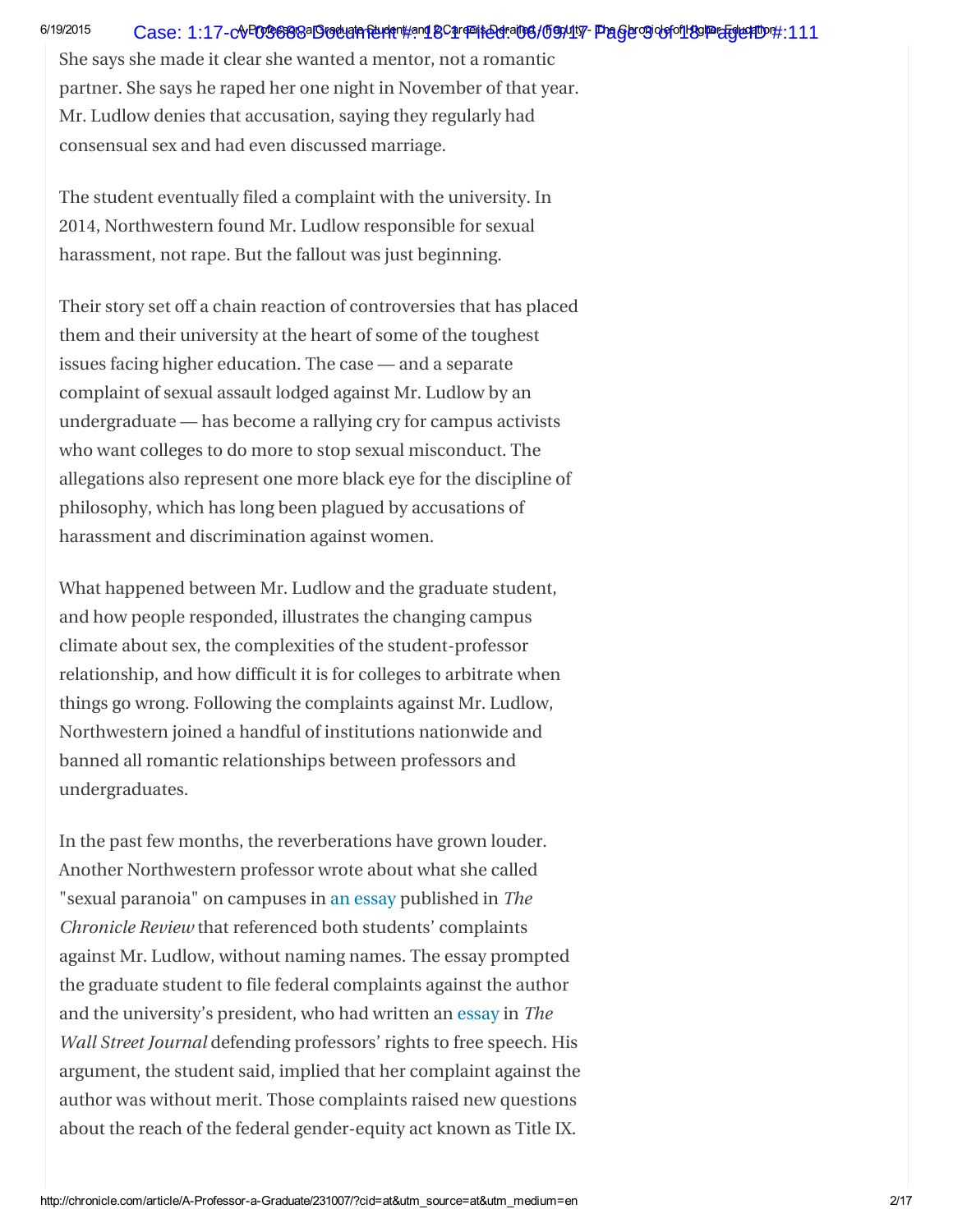## 6/19/2015 Case: 1:17-cvPOGS898aBigdualafeuden#and 8Care=ife0d:ai06/l59941v7- Phager odiobfo1L89PeEEgles#Don#:112

The author of the essay, Laura Kipnis, described her experience as the subject of a Title IX investigation in a [second](http://chronicle.com/article/My-Title-IX-Inquisition/230489/) essay last month for The Chronicle Review, prompting a media [firestorm](http://chronicle.com/article/For-Northwestern-the-Kipnis/230665/) over academic freedom and what's safe to say about sex on campus, and creating a further public-relations debacle for Northwestern.

For both Mr. Ludlow and the graduate student, the latest episode has meant further upheaval that opened up their relationship and their lives to more public scrutiny and further jeopardized their careers.

M r. Ludlow agreed in late February to talk for the first time<br>about his relationship with the graduate student. Until about his relationship with the graduate student. Until then he had not publicly commented, instead using the legal system to challenge the actions of the two female students and the university. Talking with The Chronicle, he says, "was my last, best hope to get at least some part of the truth out there."

Mr. Ludlow says he faces dismissal hearings at Northwestern next month. (The university says it doesn't comment on personnel matters.) He considers himself a casualty of political correctness as universities rush to judge professors accused of assault, denying them due process along the way.

Their relationship put them at the heart of difficult issues facing academe.

He says he didn't break the Northwestern rule that was in place at the time that prohibited faculty members from dating students over whom they had "evaluative authority."

"I thought it would be a decision based on the facts instead of the public relations," he says of the university's review of the complaints against him. "But if you end up embarrassing the place, good luck trying to stay there."

Mr. Ludlow had been thriving at Northwestern, where he says he was informed that he'd be awarded an endowed chair just three years after arriving in the department, in 2008.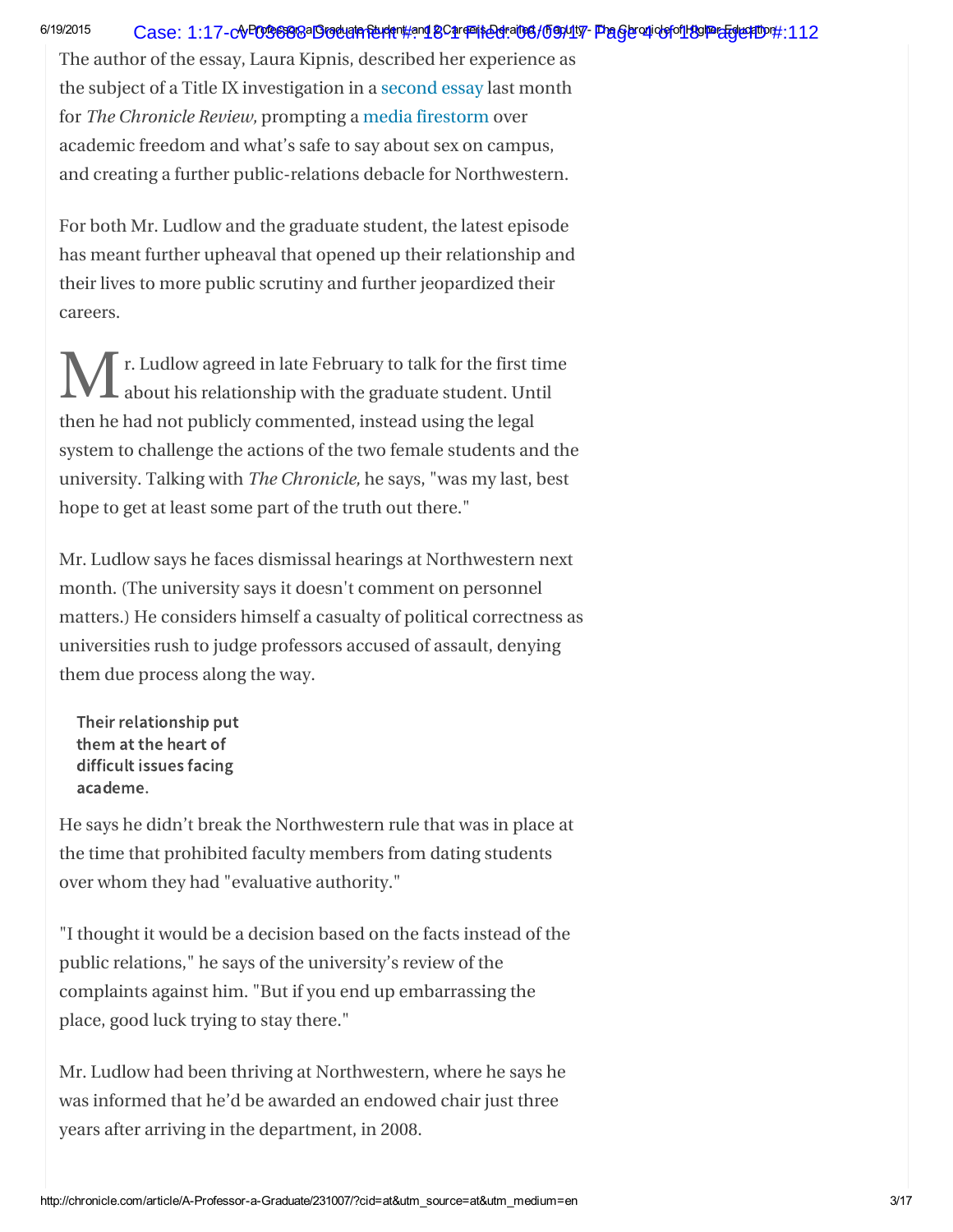### 6/19/2015 Case: 1:17-c**v-003680**8a**Gocument #: replace faculty #: 106/09/17 Page 5 of 06/01/80Pe&GlexTD #:113**

His academic career has taken him from the State University of New York's Stony Brook campus to the University of Michigan at Ann Arbor to the University of Toronto. He married a professor of Italian at Stony Brook, a relationship that lasted 10 years. At Michigan he started seeing an undergraduate a year after she had taken a linguistics course from him, he says. She followed him to Toronto, and he followed her to Chicago, he says, but the relationship fell apart.

Mr. Ludlow is known for connecting the scholarly interests of linguists and philosophers and for redirecting philosophy to an emphasis on studying the logic of ordinary human language.

At Northwestern he also continued to build an expertise in the intersection of philosophy and online culture. In 2006, MTV News named him one of the country's 10 most influential video gamers after the publisher of The Sims Online kicked him out of the game when Mr. Ludlow put out a muckraking newspaper revealing virtual sex and financial scams among players. He moved on to another online game, Second Life, and wrote a similar paper called The Alphaville Herald.

Mr. Ludlow's familiarity with youth culture — in art, media, and video games — and his posh Chicago apartment and Audi convertible and his 1,000-watt philosophy career were an attractive combination. At Northwestern he dated and socialized with several women who were decades younger than him. None of them, he says, were in his classes at the time or under his direct supervision — including the two students who made the complaints. Yet, as with many such relationships between professor and grad student, the lines were blurred. Mr. Ludlow and the graduate student were planning to publish a paper together. And every year, philosophy professors at Northwestern are asked to attend meetings during which the progress of each graduate student is assessed.

But is it predatory for a professor to date students in the same department? Mr. Ludlow doesn't necessarily think so, and he emphasizes that the university's former rules prohibited dating only when the professor supervised the student.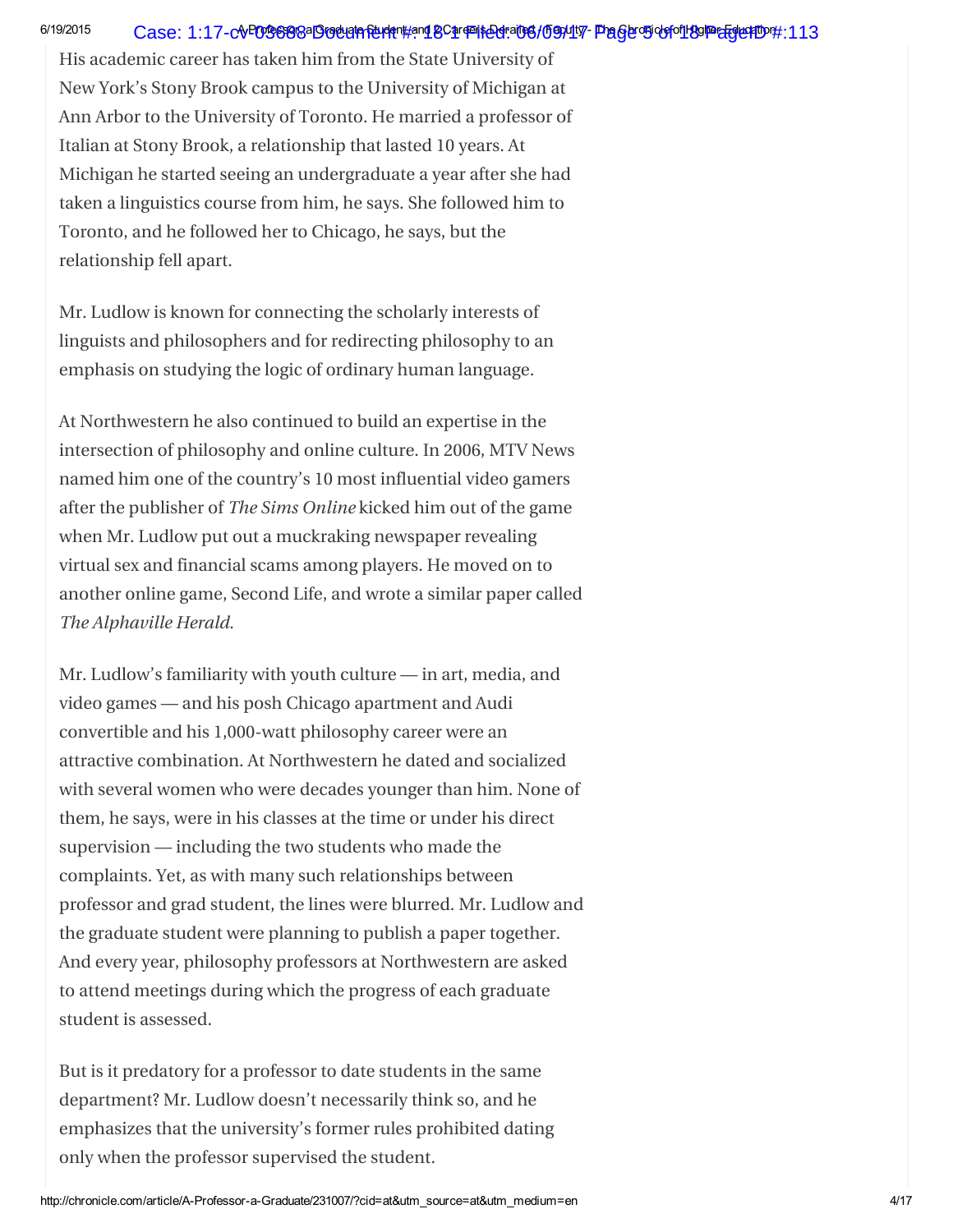#### 6/19/2015 Case: 1:17-cv<sup>p</sup>OGS898aBigduan&uden#and&Care=i\$@dfai06/l59941v7 Pageto9iobfo1L89Pe&Egle\$PDP#:114

Students, he says, are as likely as professors to instigate relationships, and he adds that he has always been careful to let female students he dated make the first move. "If you're trying to tell me that a 20-year-old college student has a weaker libido than a 50-year-old man," says Mr. Ludlow, "that's a stereotype, and it's a false one."

The graduate student saw herself become an academic villain.

Prohibiting dating between people who are decades apart in age seems no different to him than doing so between people of different races or religions. "At what point do we decide this is some sort of moral hang-up preventing us from being in a relationship or spending time with people we should be spending time with?" he asks. "It doesn't seem right to lock people out of your life because society considers the relationship inappropriate."

The graduate student, meanwhile, has watched herself<br>become an academic villain after using Title IX to chal become an academic villain after using Title IX to challenge others at Northwestern who wrote and spoke publicly about her charges.

"I'm a wreck," says the graduate student, who is now married and lives out of the country. In talking publicly for the first time about her relationship with the professor, she asked to remain anonymous because she does not want her name openly associated with the rape accusations. While the student has been identified by name on various blogs and in tweets, The Chronicle does not typically publish the names of those who lodge rape charges.

"I am a shadow of my former self," she says.

The graduate student says the attention she remembers receiving from Mr. Ludlow during the recruitment party continued after she accepted Northwestern's admissions offer. Mr. Ludlow, she says, asked her to travel to the University of St. Andrews, in Scotland, to visit one of the world's leading centers for philosophy. He told her he'd rented a house on the ocean where she could stay. She says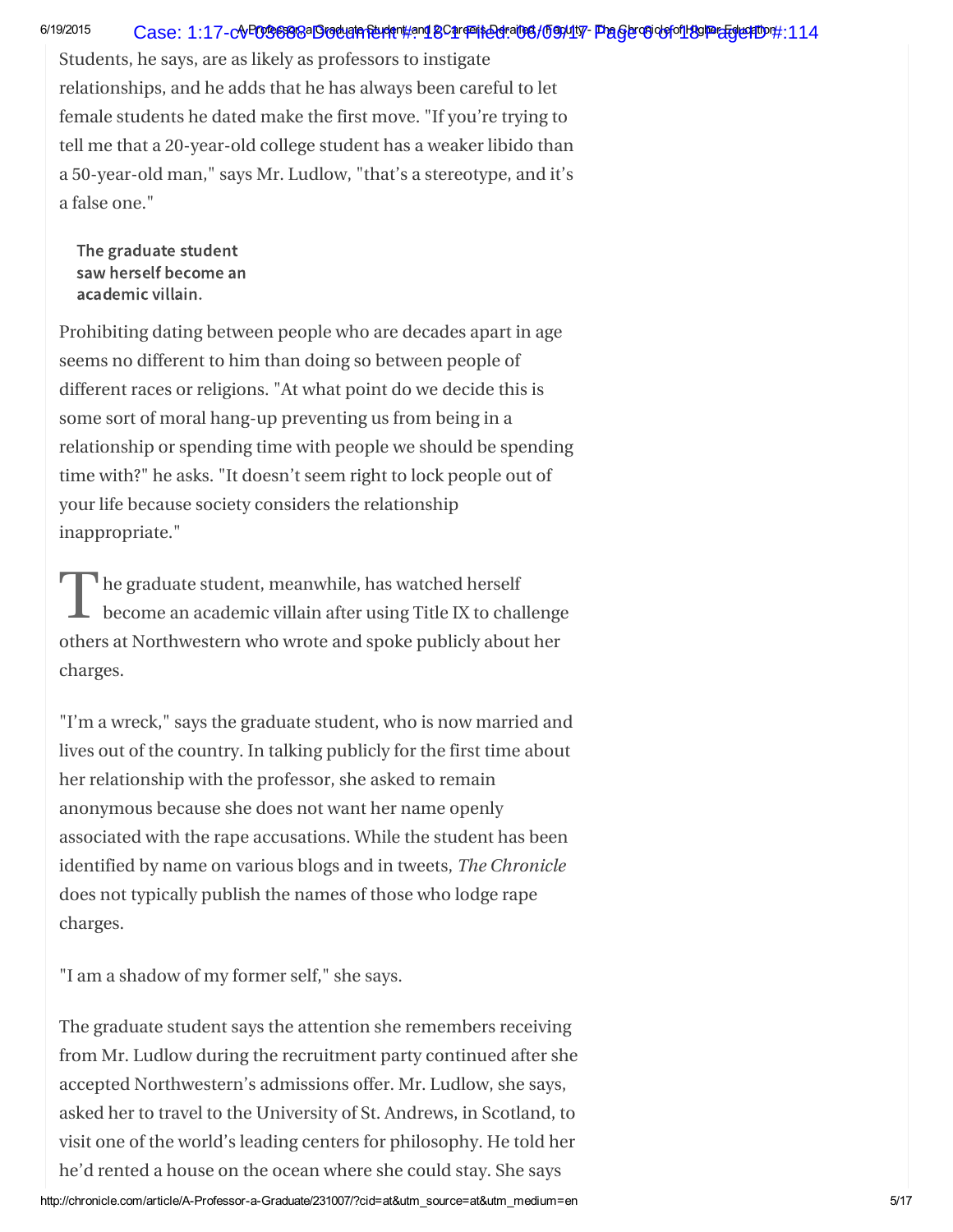he offered to use his research funds to pay for her trip and asked her not to mention that to anyone.

The graduate student says the trip sounded "magical." But she reluctantly declined after consulting with faculty advisers at her master's-degree institution and deciding that accepting might not only appear inappropriate but could also alienate her from her fellow graduate students.

Mr. Ludlow says trying to arrange the trip was not a special favor but part of his job. The student had made it clear that she wanted to visit St. Andrews, and after accepting Northwestern's offer, she asked again about the opportunity, he says. "When she asked me to arrange something, I said I'd do it. It's what you are supposed to do for a student."

Using his own research funds was a fallback option, he says, if she didn't find another way to pay for the trip. In making the offer, he says, he didn't want to make other students jealous, which is why he asked her to keep it quiet.

Over the next couple of months, the graduate student and Mr. Ludlow agree, they grew close. They ate out together almost every night when they were both in town, and then spent the rest of most evenings at his apartment. He says they had pet names for each other: He called her "Spoon" because the first night she spent at his place, she asked if he could "spoon" her while they slept, he says. She called him "1,000 Angels," in reference to Tina Fey's character in 30 Rock, who said she was so happy she was "highfiving a million angels." (The graduate student says the term was a joke and didn't mean anything to her.)

According to Mr. Ludlow, the two had sex numerous times at his apartment during their three-month relationship, and he showed The Chronicle text messages in which the graduate student told him that she was "in love" and that they were made for each other. The graduate student says those were conversations she was manipulated into having by a man who told her he was lonely and needed a friend.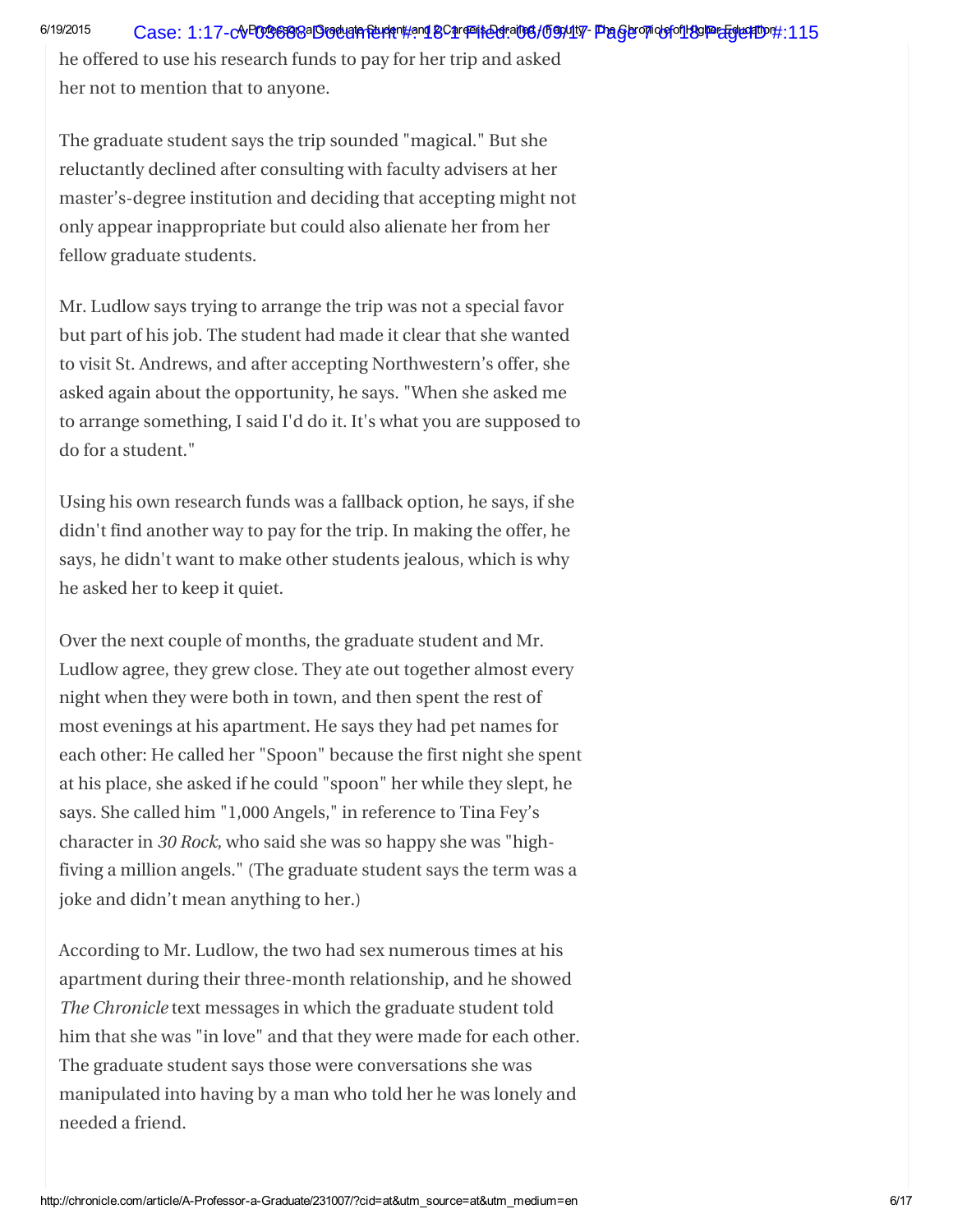## 6/19/2015 Case: 1:17-cv<sup>p</sup>OGS898aBigduan&uden#and&Care=i\$@dfail96/l59941v7-Pagebo9iobfo1L89Pe&Egle\$PDP#:116

Mr. Ludlow also showed The Chronicle a picture of a card they had filled out in early November 2011 after dinner at a Chicago restaurant called iNG. The restaurant used the card to collect contact information. On it the graduate student had written: "I'm sorry my boyfriend's a douche. Please email us anyway."

Beneath that, Mr. Ludlow had added: "This is the first time she ever called me her boyfriend so thank you Chef Cantu."

The graduate student then wrote: "That's a big step, FYI."

The graduate student says she was very drunk when she completed the card at the restaurant and never thought of Mr. Ludlow as her boyfriend. But he says he took her sentiment seriously because it seemed in line with her behavior. "She didn't seem to care about anything but talking to me and hanging out with me," he says. "The amount of love I felt coming from her was something I hadn't felt before. I could sit and talk to her forever."

Still, Mr. Ludlow acknowledges that it was he who was the most invested in the relationship, and that he kept pressing the student to make it exclusive. She told him she couldn't decide between him and her Boston boyfriend, Mr. Ludlow says.

"We liked the same kind of music, we both had a nerdy streak in us," he says. "She was not intimidated by me in any way, and it wasn't like the connection we had was due to professorial gravitas."

But the graduate student says Mr. Ludlow used his position to take advantage of her — praising her work, offering to help launch her career, telling her she was a "rock star," then pushing her to make their relationship romantic. The clash between their intentions was the subject of several heated arguments between them, she says.

"We would be spending time together, hanging out a ton, having these late, late, late nights where we would sit up and talk about philosophy, and they were so engaging and so lovely," she says. "And then there would be these cracks. He would get sad and distant and upset because he was in love with me."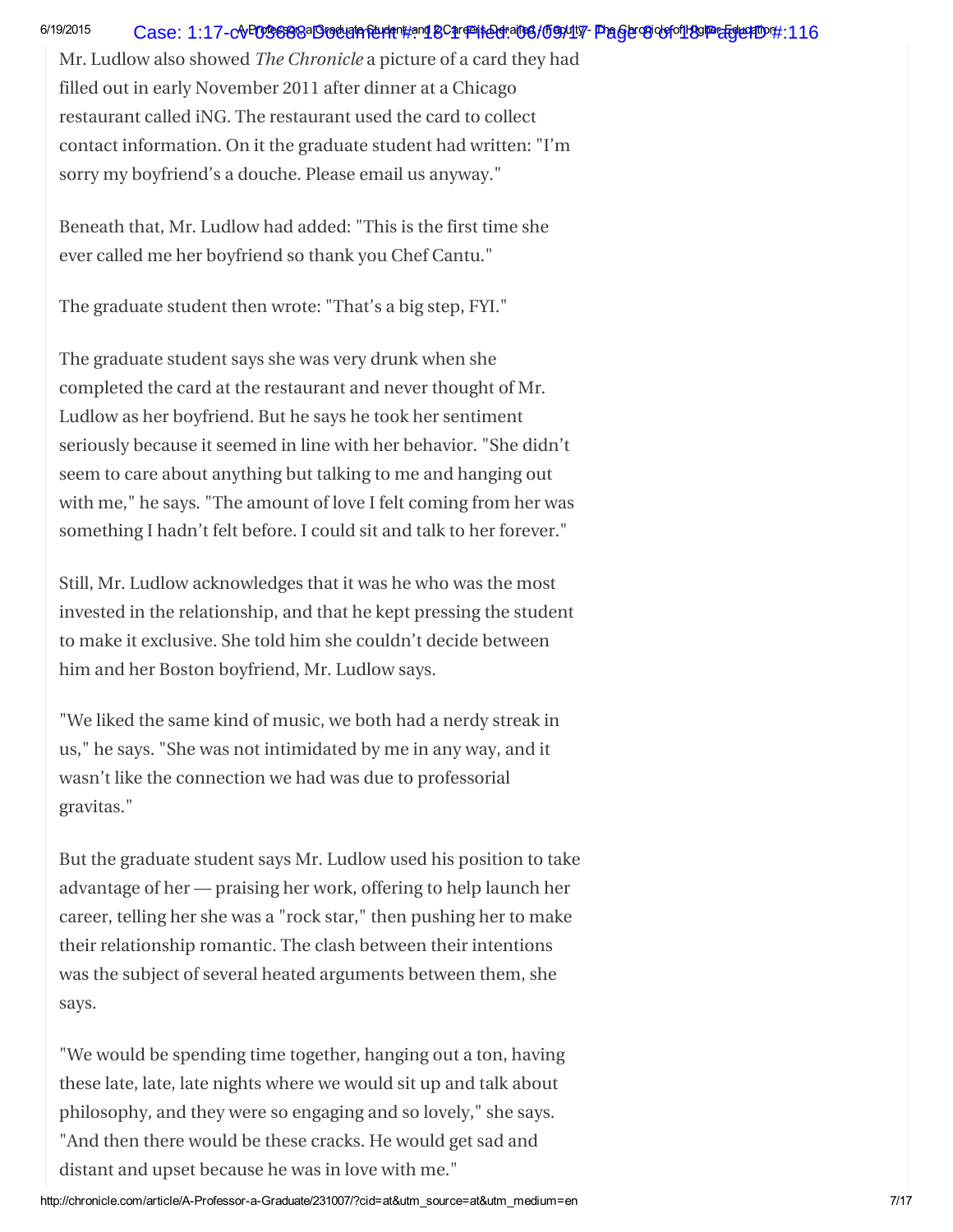The graduate student says she did not consider their relationship romantic, nor did she consider them to be dating.

One time, she says, when they were sitting on the balcony, Mr. Ludlow kissed her and she remembers saying: "'Peter, I have a boyfriend. I can't reciprocate.'" In retrospect, she says, "I should have gotten up and left, but I thought, OK, let's just act like that didn't happen." (Mr. Ludlow says the graduate student kissed him first.)

She kept the precarious relationship going, she says, because she benefited from the professional connection. She and Mr. Ludlow were planning to publish their academic paper. But she says she always walked a tightrope between the philosophical work she enjoyed and the physical relationship he was pushing for.

One night in late November 2011, the graduate student says, everything changed. As usual, the two were sleeping in his bed after a night of drinking and talking about philosophy. But that night, while she was passed out from too much alcohol, she says, Mr. Ludlow had sex with her.

She doesn't remember any of the details other than when she woke up in the morning, it was clear to her what had happened. "I remembered feeling like I had lost," she says. "I had been fighting this fight for a long time and trying to draw a line in the sand. I just felt crushing sadness."

Mr. Ludlow disputes that account. What happened, he says, is that he simply could no longer take the student's vacillating between him and her boyfriend. On the night in question, he says, he went to a hotel and left her at his apartment alone.

Over the next several weeks, he and the graduate student continued to exchange text messages. He shared some of them with The Chronicle. "I thought I could choose," she wrote in one conversation. "… Instead I just felt like I was flipping back and forth. I wish it was really obvious and easy. But it's not. And I don't want to hurt anybody. I just don't know what I want."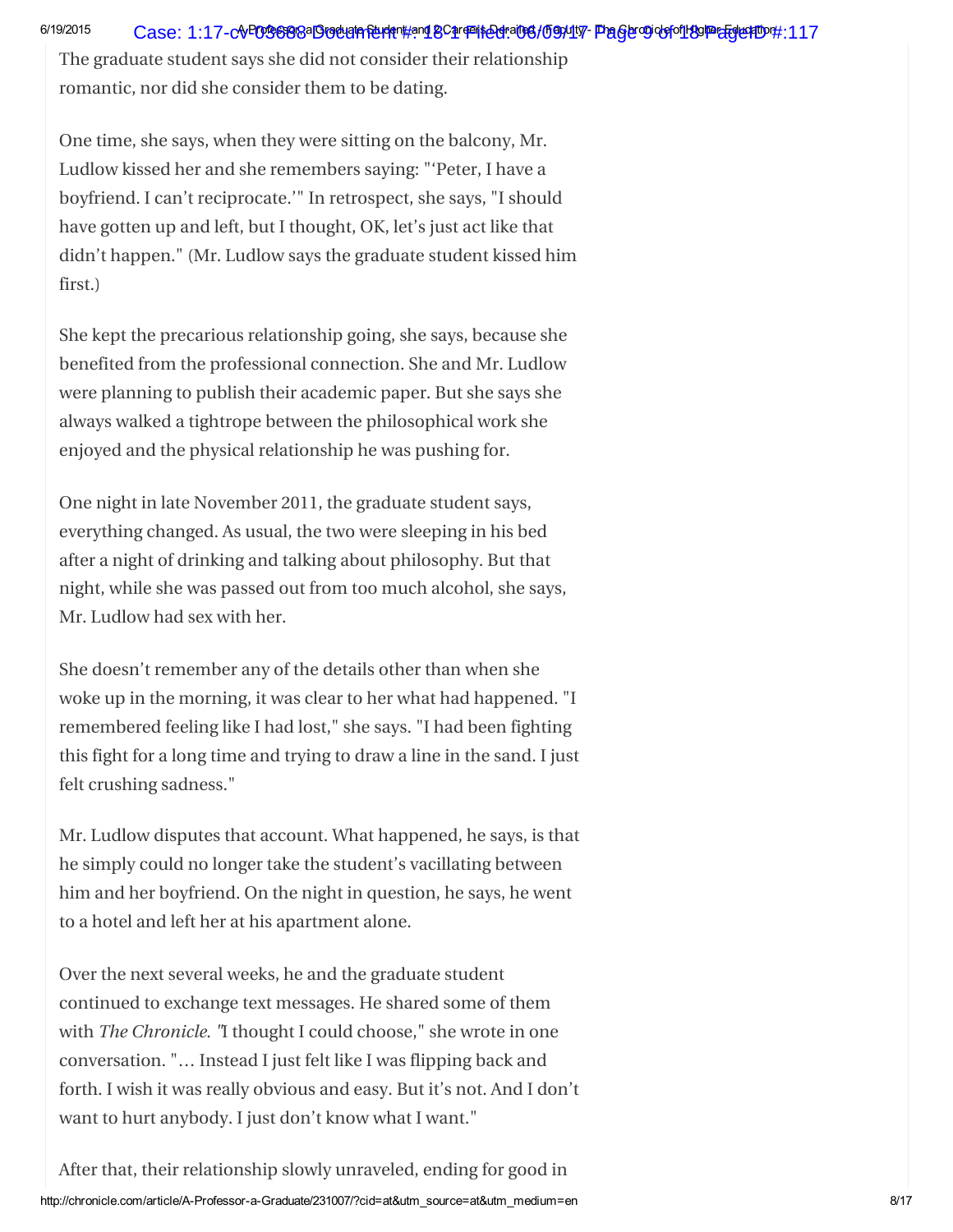6/19/2015 Case: 1:17-cv-**09688 DocumeEude#:a1& Jarede@POGOV #Fager 100 of 119 PagedID** #:118

January 2012.

Just before that, in late December, the two had a prophetic exchange over Google Chat in which they discussed their fears over how their relationship might be viewed by others. The conversation began because the student believed that Mr. Ludlow might have confided in a prominent philosopher.

Student: "Do you understand how devastating rumors about me having an unprofessional relationship with one of my advisers could be? Did you give [him] a reason to think that our relationship was anything more than professional?"

Mr. Ludlow: "I lied to him and said we don't have a romantic relationship. I have as much to lose as you do."

Student: "You already have a career. Mine could be over before it even begins if my credibility is shot at this point. You can't lose your job."

Mr. Ludlow: "Watch it happen if you go to the admin."

Student: "You know I don't have a dishonest bone in my body. I could never do that to anybody."

Mr. Ludlow says the exchange validates his assertion that the two had a romantic relationship.

The graduate student says she simply decided not to challenge him on his interpretation of their relationship. What she was most concerned with, she says, was what he was telling others.

"I wasn't trying to go to war with Peter Ludlow. I just wanted it to be over. I wanted out," she says. "I let an impossible situation get out of hand."

Although the graduate student said in that exchange that she wouldn't go to administrators, she eventually did. But not right away.

In February 2012 — a month after the relationship with Mr.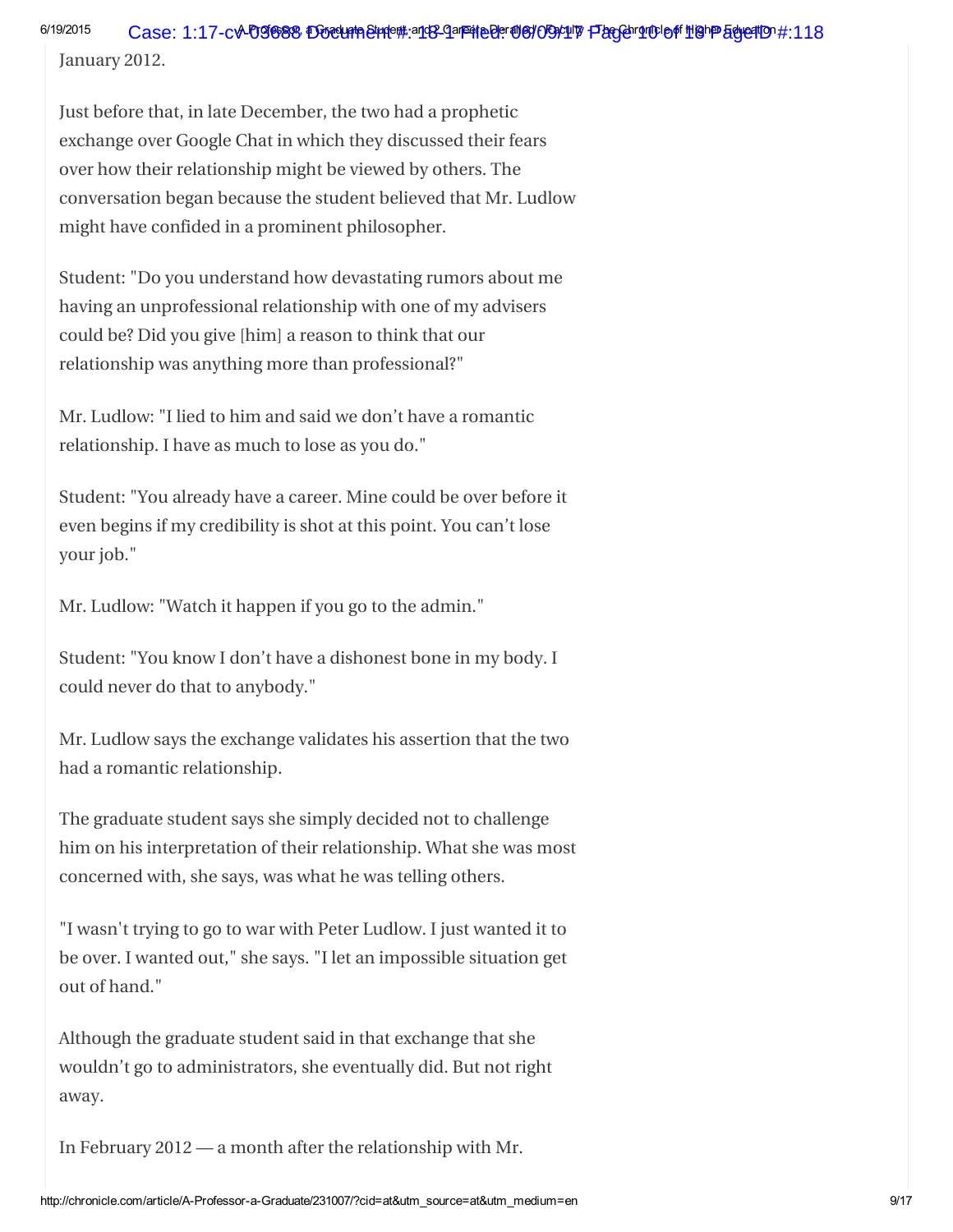## 6/19/2015 Case: 1:17-cv-**09688 DocumeEudent: 113-**21 Tendie Bereil Deraily Page 11 of 18 Page 11 01 Page 11 19

Ludlow ended — a freshman who had taken his course in the philosophy of online culture the semester before emailed him about an art show she thought would interest him. He offered to drive them both to the show, and they met at his campus office. Mr. Ludlow says he wanted the philosophy department's chairman to see that he was doing his job. Northwestern encourages professors to create opportunities for "experiential learning" for students outside of class.

That night, Mr. Ludlow and the female student, who was 19, not only stopped at several art shows, but at two restaurants and a jazz club, where the woman says he ordered alcohol and insisted she drink. She says he ignored several of her requests that they return to Northwestern. By the time they ended up back at his apartment, after midnight, she says, she was drunk. She detailed her allegations in a lawsuit she later filed against the university, saying that over the course of the evening Mr. Ludlow had kissed her, put his hands on her body, and told her he wanted to have sex.

Renewed debates pitted protection of academic freedom.

sex-assault victims<br>against professors'<br>academic freedom.<br>cording to Mr. Lud<br>inks and didn't con<br>m she wanted to da against professors'<br>academic freedom.<br>cording to Mr. Lud<br>inks and didn't cor<br>m she wanted to da<br>ssed him. It was he According to Mr. Ludlow, the young woman ordered her own drinks and didn't consume enough to get drunk. He says she told him she wanted to date him, and at the jazz club she leaned in and kissed him. It was her idea to stay at his apartment, he says. And while she ended up sleeping in his bed that night, they slept with their clothes on and — both agree — never had sex. He drove her back to her dorm in the snow the next morning.

Within days the undergraduate had complained to the university, saying Mr. Ludlow had sexually assaulted her with fondling and kissing. "The big deal is that this was unwanted," she said in a brief interview with The Chronicle this month. "This was freshman year, with someone I respected and trusted."

The university found Mr. Ludlow responsible for some but not all of the "unwelcome and inappropriate sexual advances" described. Northwestern docked his pay, withdrew his endowed chair, and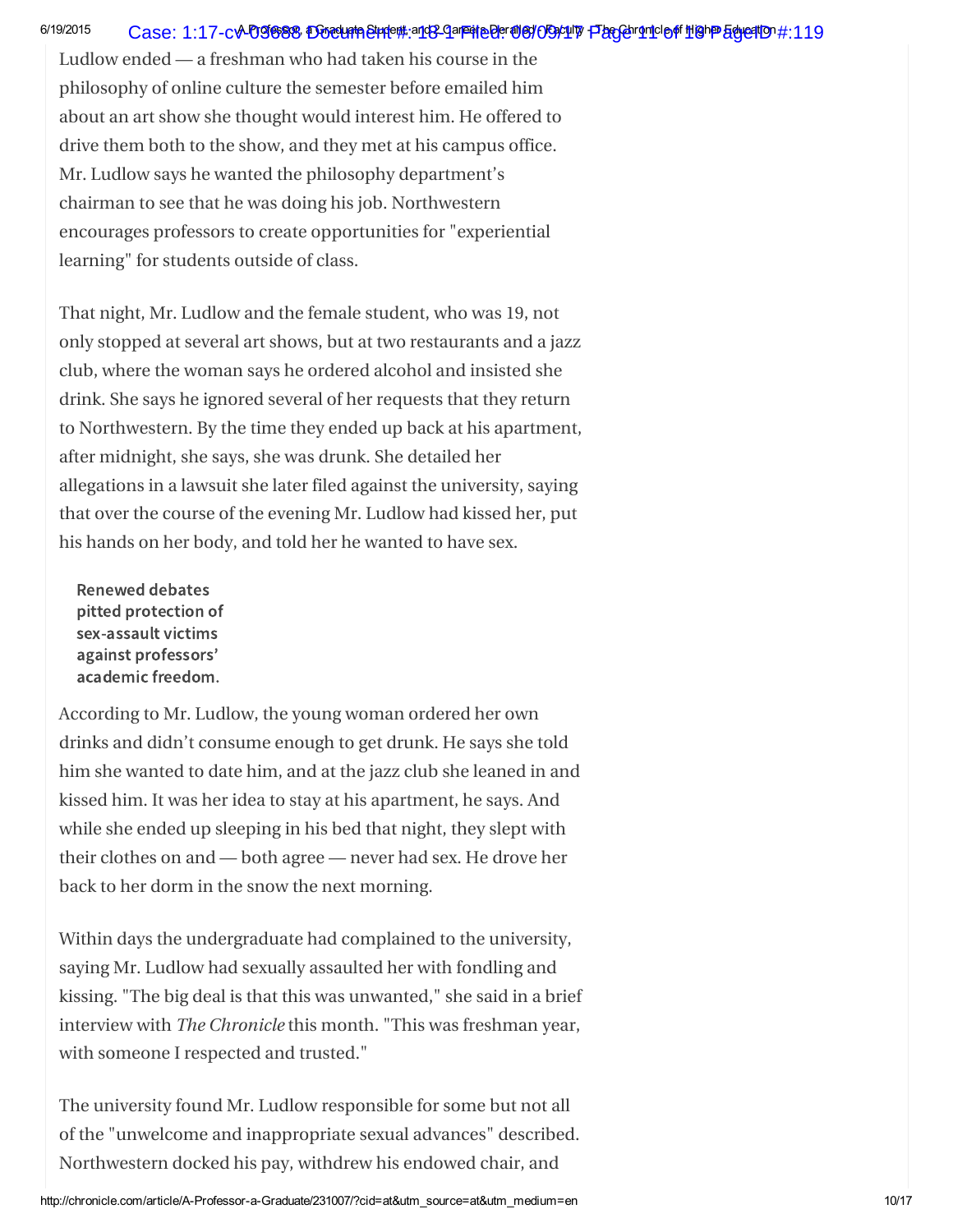required him to go to sensitivity training. Because such proceedings are confidential, few people even knew about the complaint or that Mr. Ludlow had been punished.

Within a year of the incident with the undergraduate, Mr. Ludlow was making plans to move on. In 2013 he accepted a job offer at Rutgers University — which has a highly regarded philosophy department — where he also would direct the university's Center for Cognitive Science.

But before he could make the move, the undergraduate at Northwestern had thrown the dispute between her and Mr. Ludlow into the open. In February 2014 she sued the university, claiming that it had botched its investigation of her complaint and inadequately punished Mr. Ludlow. The trauma of their sexual interaction, she says, had caused her to try to commit suicide. She charged Northwestern with retaliating against her by denying her both a fellowship and some of the academic accommodations she requested after the night with Mr. Ludlow. In its response to the lawsuit, Northwestern denied all of her charges, saying it had properly responded to her complaint.

The undergraduate sued Mr. Ludlow, too, under the Illinois Gender Violence Act. The professor responded with a defamation suit against her. When news of the lawsuits broke, students at Northwestern staged protests, gathering outside Mr. Ludlow's classroom with tape over their mouths and signs that read, "We Will Not Be Silenced." With controversy swirling around him, he agreed to stop teaching for the remainder of the spring quarter last year.

After students at Rutgers learned about the complaints at Northwestern and their university's plan to hire Mr. Ludlow, they, too, protested, and Rutgers abandoned its interest in Mr. Ludlow, he says. In a statement, Rutgers said: "When Rutgers learned of allegations against Professor Ludlow at Northwestern, the university requested relevant information from Professor Ludlow and his attorney. This information was not provided. As a result, Professor Ludlow did not come to Rutgers University."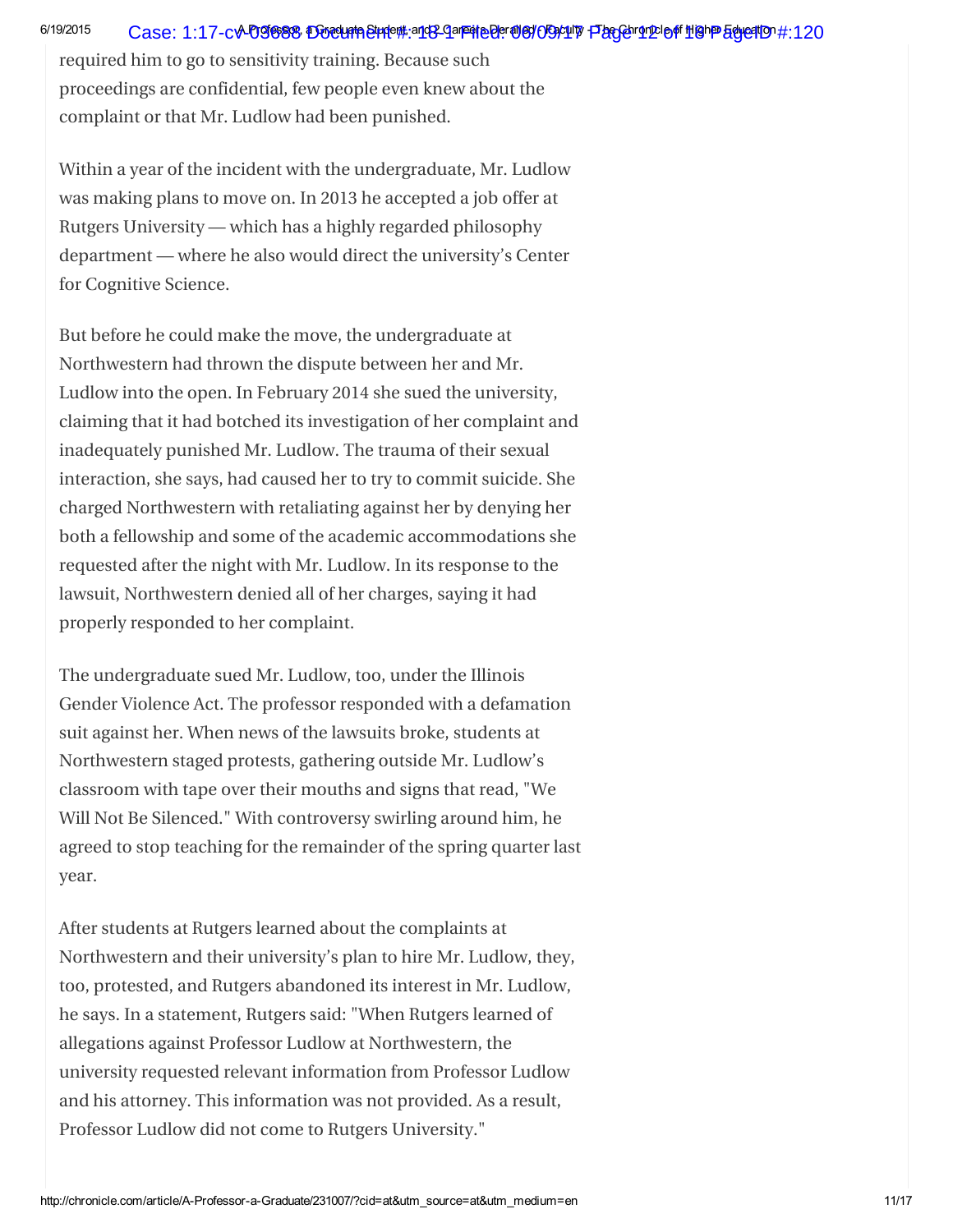#### 6/19/2015 Case: 1:17-c**v-09688 DocumeEude#:a1&Garede@er@@/OGkUV FacGer1Chrofele filghP Educatio**n#:121

After reading the details of the undergraduate's lawsuit, the graduate student decided to finally tell someone at Northwestern what had happened between her and Mr. Ludlow. She chose as her confidante Jennifer Lackey, a philosophy professor who serves as her dissertation adviser. As a result of that conversation, Ms. Lackey was required by the university to report the allegations to administrators. After consulting with Ms. Lackey, the graduate student lodged a formal complaint of sexual assault against Mr. Ludlow in March 2014. Ms. Lackey — who has been sued by Mr. Ludlow in connection with the graduate student's complaint declined to comment for this article.

The professor says he was stunned, but he expected the university to clear him.

Northwestern determined that he hadn't violated its policy prohibiting professors from dating students they supervise. The graduate student had not taken any classes with him, nor had the annual review of graduate students by the department occurred, so Mr. Ludlow hadn't offered any formal opinions of her work.

Northwestern did find that Mr. Ludlow had violated its policy on sexual harassment. By virtue of his position as a professor, it said, he had taken advantage of the unequal relationship between him and the student and had courted her by offering her expensive dinners and other social benefits she would otherwise not have had. In doing so, the university found, Mr. Ludlow had used his position as a faculty member to exert pressure on the student to engage in an intimate relationship that had negatively affected her academic performance.

That's when the professor filed a lawsuit against the graduate student, Ms. Lackey, several university officials, and Northwestern. The lawsuit included charges of defamation and gender discrimination. A federal judge dismissed Mr. Ludlow's case in February, but he has since refiled it.

Northwestern issued a statement to The Chronicle in which it said it cannot comment on individual cases. The university, though, went on to say that it is committed to creating and maintaining a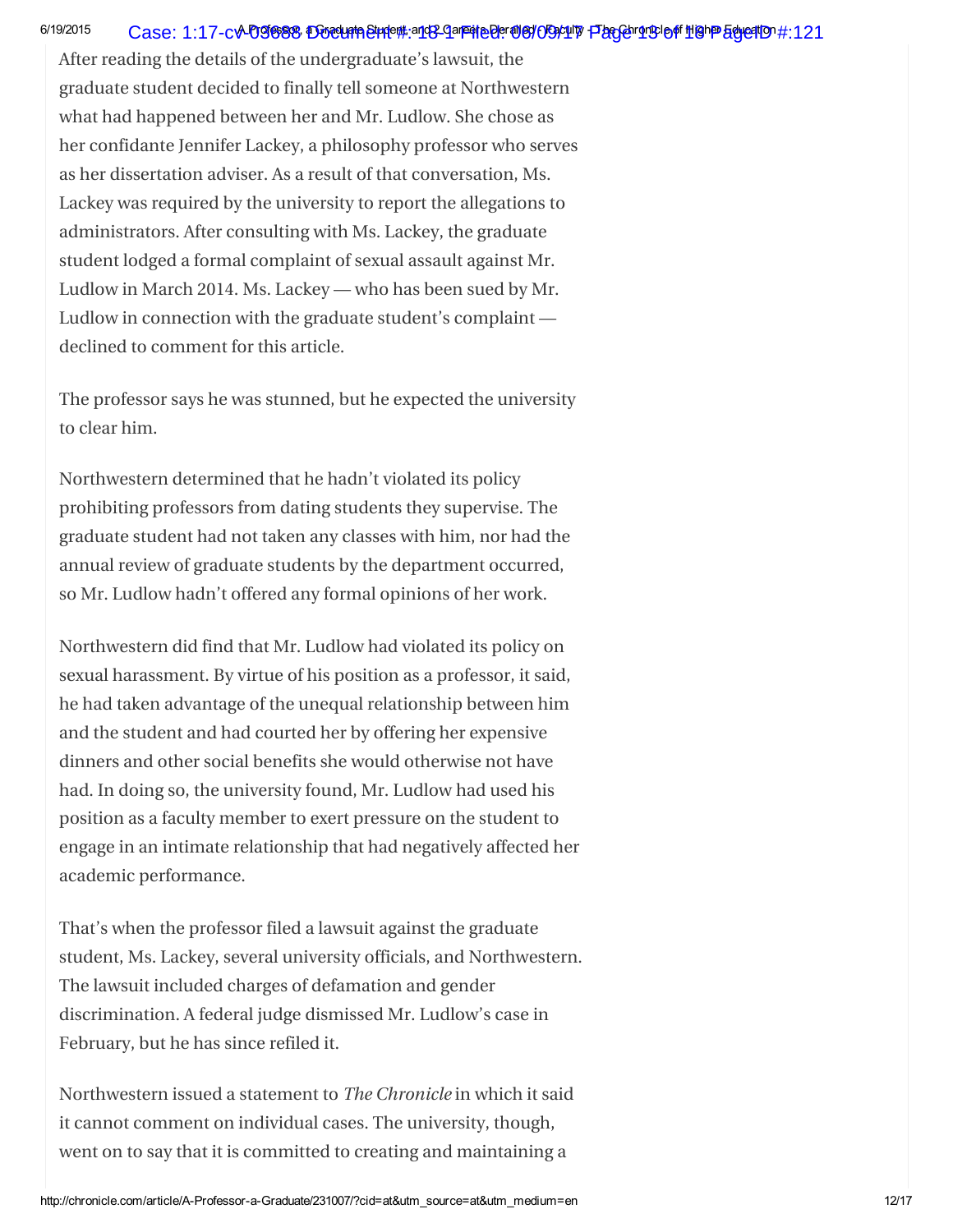## 6/19/2015 Case: 1:17-c**v-09688 DocumeEude#:a1&Garedee@e7OBCU7 FacGor10406 HighP Educatio**n#:122

safe and harassment-free environment. Northwestern, the statement also said, is "one of very few universities" with a policy that expressly bans faculty-undergraduate relationships and "is a leader in this area."

F or both Mr. Ludlow and the graduate student, the turmoil that their relationship had created seemed to be winding to a close by the beginning of this year. Still outstanding were the final verdicts in the professor's lawsuits and a decision on whether he would keep his \$190,000-a-year job. He sold his apartment and his car to pay his legal bills and was living in Chicago in the basement of a friend's mother.

But then Ms. Kipnis's essays, published in February and in May, returned their story to public view and kicked up an even greater controversy.

Drawn into the mix were new debates pitting a university's obligation to protect victims of sex assault against its responsibility to maintain a professor's academic freedom. The graduate student felt that Ms. Kipnis's words belittled her and the serious charges she had brought against Mr. Ludlow, arguing that the essay amounted to retaliation. Widespread condemnation of the student has ensued; several commenters have said no academic department should ever hire her now.

Beyond a handful of words, Ms. Kipnis says her original essay was not about the graduate student. The student was simply upset, says Ms. Kipnis, that the article wasn't written from her point of view. Although Ms. Kipnis believes that the Title IX charges brought against her were outrageous, she says some of the harsh criticism the student received online was "brutal" and made Ms. Kipnis herself uncomfortable. On her Facebook page, where she posted her Chronicle essays, Ms. Kipnis said she didn't agree with commenters who called the student a "bully" for using Title IX.

In the end, Northwestern decided that Ms. Kipnis was not responsible for retaliation, but not before it had hired a team of outside lawyers to help make the determination. And not before people on the campus and off criticized the university for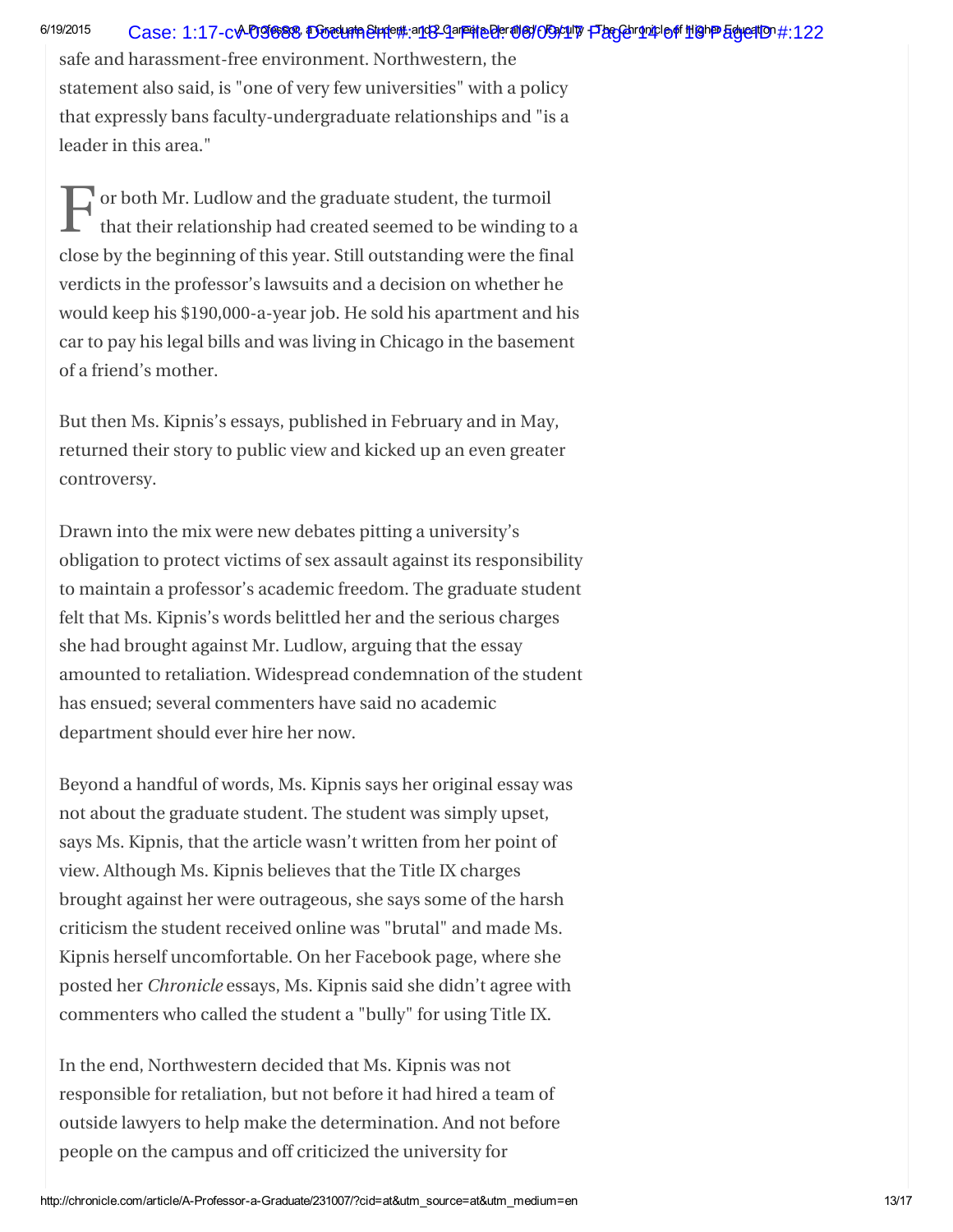## 6/19/2015 Case: 1:17-c**v-09688 DocumeEude#:a1&Garede@er@@/OGkUV FacGer1&Gr@ HighP &gyedIO** #:123

investigating the graduate student's complaints against Ms. Kipnis so thoroughly. Morton O. Schapiro, Northwestern's president, said it had had no choice. But faculty members said the way administrators handled the situation had a chilling effect and damaged the university's reputation.

After the university [cleared](http://chronicle.com/blogs/ticker/laura-kipnis-is-cleared-of-wrongdoing-in-title-ix-complaints/99951) Ms. Kipnis, the graduate student dropped the complaint she'd filed against Northwestern's president.

In the wake of the controversy, Mr. Schapiro and Daniel Linzer, the provost, issued a joint [statement](http://www.northwestern.edu/newscenter/stories/2015/06/statement-by-northwestern-university-president-and-provost-regarding-academic-freedom-and-title-ix.html) this month that sought to clarify the university's position. "The offensiveness of a particular view, standing alone, is not a sufficient basis to establish a Title IX claim," the statement read. But, the administrators continued, "we ask that members of the Northwestern community be mindful of the privacy of others and help maintain a campus climate that fosters mutual respect and healthy discourse, while protecting the interests of those who take advantage of the rights afforded to them under the law."

The graduate student says she wishes now she'd never made the original sex-assault complaint against Mr. Ludlow. Northwestern, she says, didn't ensure that professors would keep her charges out of open conversations on the campus and out of the news media, and didn't protect her from retaliation, as she'd expected.

Her name has been spread widely online. "Why did I trust the system with this thing that is the most delicate, most humiliating, most agonizing thing that's ever happened to me?" she asks. "Why did I hand this over to a system that is so toothless, so full of empty promises, only to be made a laughingstock?"

The graduate student has barely written a word on philosophy in the 15 months since she filed her complaint against Mr. Ludlow. She fears that she'll never finish her Ph.D. "I need this all to be over," she says. "I need to find the fastest, safest way to the other side."

Meanwhile, Mr. Ludlow is planning to move to Mexico — where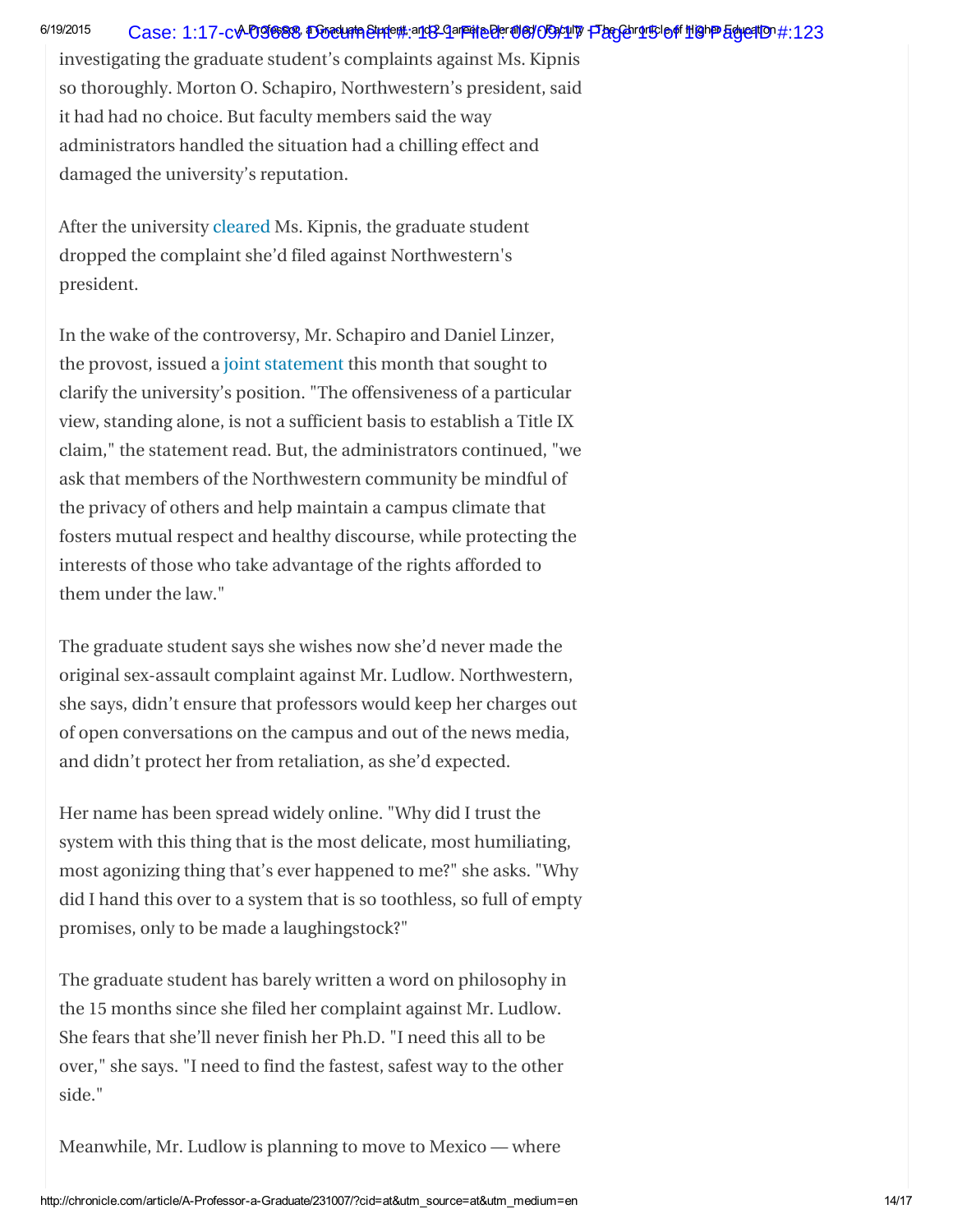## 6/19/2015 Case: 1:17-c**v-09688 DocumeEude#:a1&Garede@er@@/OGkUV FlacGcrocle of HighP Educatio**n#:124

the living is cheaper and where, he says, he can still study and write. "Things are not that bad," he says. "Everyone you meet is someone you can share knowledge with and gain information from."

The events of the past few years, he says, won't ruin him. Neither will Northwestern. "There is a certain level of freedom they can't take away," Mr. Ludlow says. "They can't stop me from doing philosophy."

How One Professor's Relations With Students Led to **Controversy** 

July 2008: Peter Ludlow is hired as a full professor by Northwestern's philosophy department.

February 2012: A Northwestern undergraduate lodges a complaint with the university against Mr. Ludlow, alleging sexual assault. The university finds the professor responsible for some "unwelcome and inappropriate sexual advances" but not all. Northwestern docks the professor's pay, withdraws his endowed chair, and requires him to go to sensitivity training, according to Mr. Ludlow.

February 2014: The undergraduate sues Northwestern, asserting that it botched its investigation into her complaint and inadequately punished Mr. Ludlow. She also accuses Northwestern of retaliating against her by denying her both a fellowship and some of the academic accommodations she requested. Northwestern denies her charges, saying it properly responded to her complaint. A federal judge later upholds his decision to dismiss the lawsuit, and the woman files an appeal with the U.S. Court of Appeals for the Seventh Circuit.

The undergraduate sues Mr. Ludlow under the Illinois Gender Violence Act, saying the alleged assault caused her academic performance to suffer and brought on post-traumatic stress disorder.

March 2014: News of the lawsuits breaks, and students at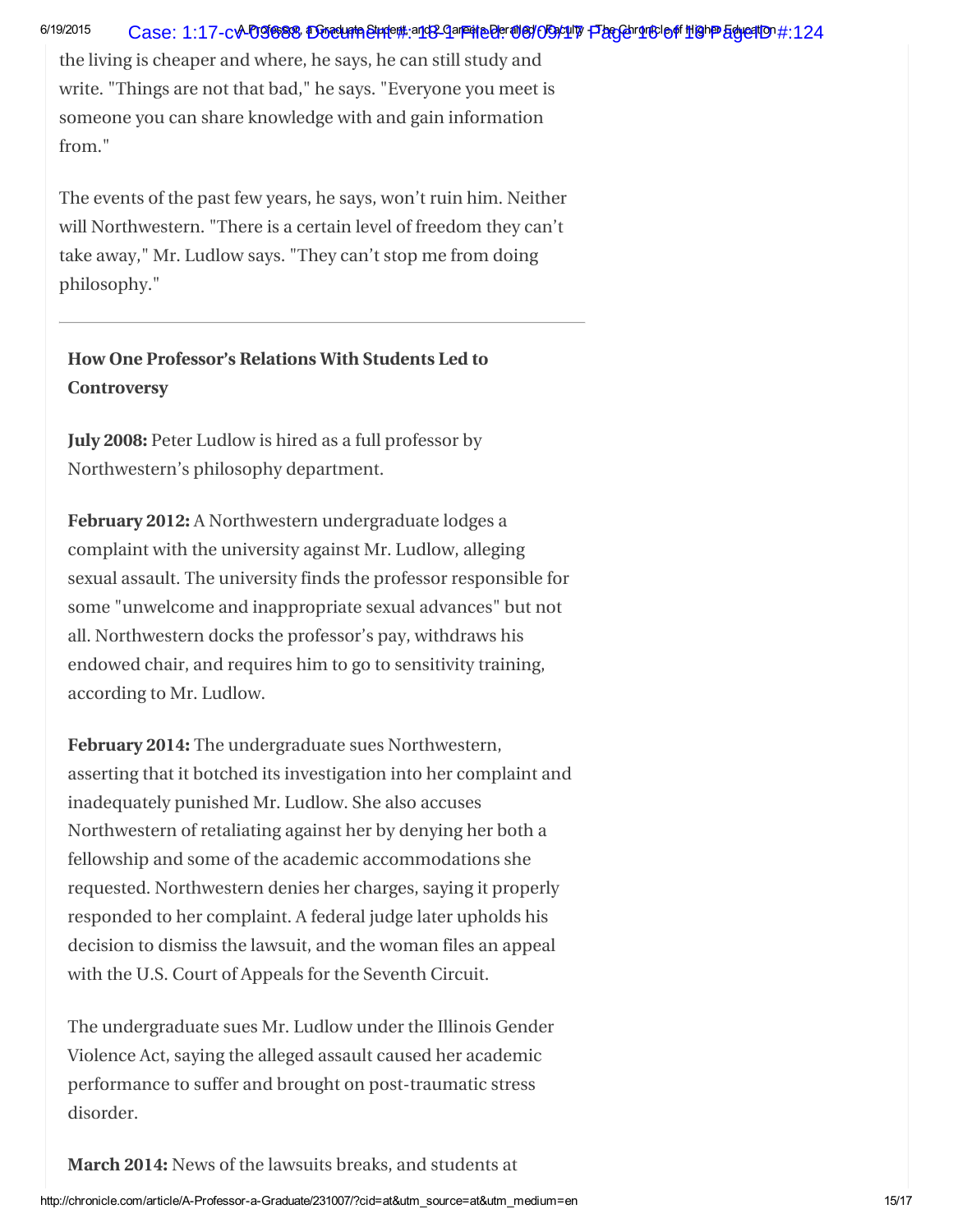## 6/19/2015 Case: 1:17-c**v-09688 DocumeEude#:a1&Garedee@e7OBCU7 FacGor17cle of <u>H</u>ighP Education #:125**

Northwestern stage protests outside Mr. Ludlow's classroom with tape over their mouths and signs that read: "We Will Not Be Silenced." The professor agrees to stop teaching for the remainder of the spring quarter because of the controversy.

A Northwestern graduate student files a complaint with the university against Mr. Ludlow, alleging that he raped her in 2011. She says she decided to tell her story after reading about the undergraduate's lawsuit. In the graduate student's case, Northwestern finds that Mr. Ludlow violated its policy on sexual harassment, but not assault. The findings — coupled with those involving the undergraduate — prompt the university to schedule hearings to decide whether to fire Mr. Ludlow.

June 2014: Mr. Ludlow files a lawsuit accusing the university of defaming him and of discriminating against him by finding him responsible for sexual harassment. The suit also accuses the graduate student of defamation. A federal judge later dismisses the lawsuit, and Mr. Ludlow's lawyer reorganizes it and refiles it.

October 2014: Mr. Ludlow files a defamation lawsuit against the undergraduate. The professor says she made false statements to the university and to the news media after, he says, he rejected her advances.

February 2015: An essay by Laura Kipnis, a cultural critic and a professor in Northwestern's department of radio, television, and film, is published in The Chronicle Review. In it, she writes about what she calls "sexual paranoia" on campuses and criticizes university efforts to limit or forbid student-professor relationships. The essay refers to both students' complaints against Mr. Ludlow, though it doesn't use his name.

March 2015: The graduate student files a complaint against Ms. Kipnis, alleging that she violated the federal gender-equity law known as Title IX. Ms. Kipnis did so, says the graduate student, by retaliating against her by speaking and writing about her complaint against Mr. Ludlow. The graduate student then files a Title IX complaint against the university's president, saying that in an essay he wrote for The Wall Street Journal, he implied that